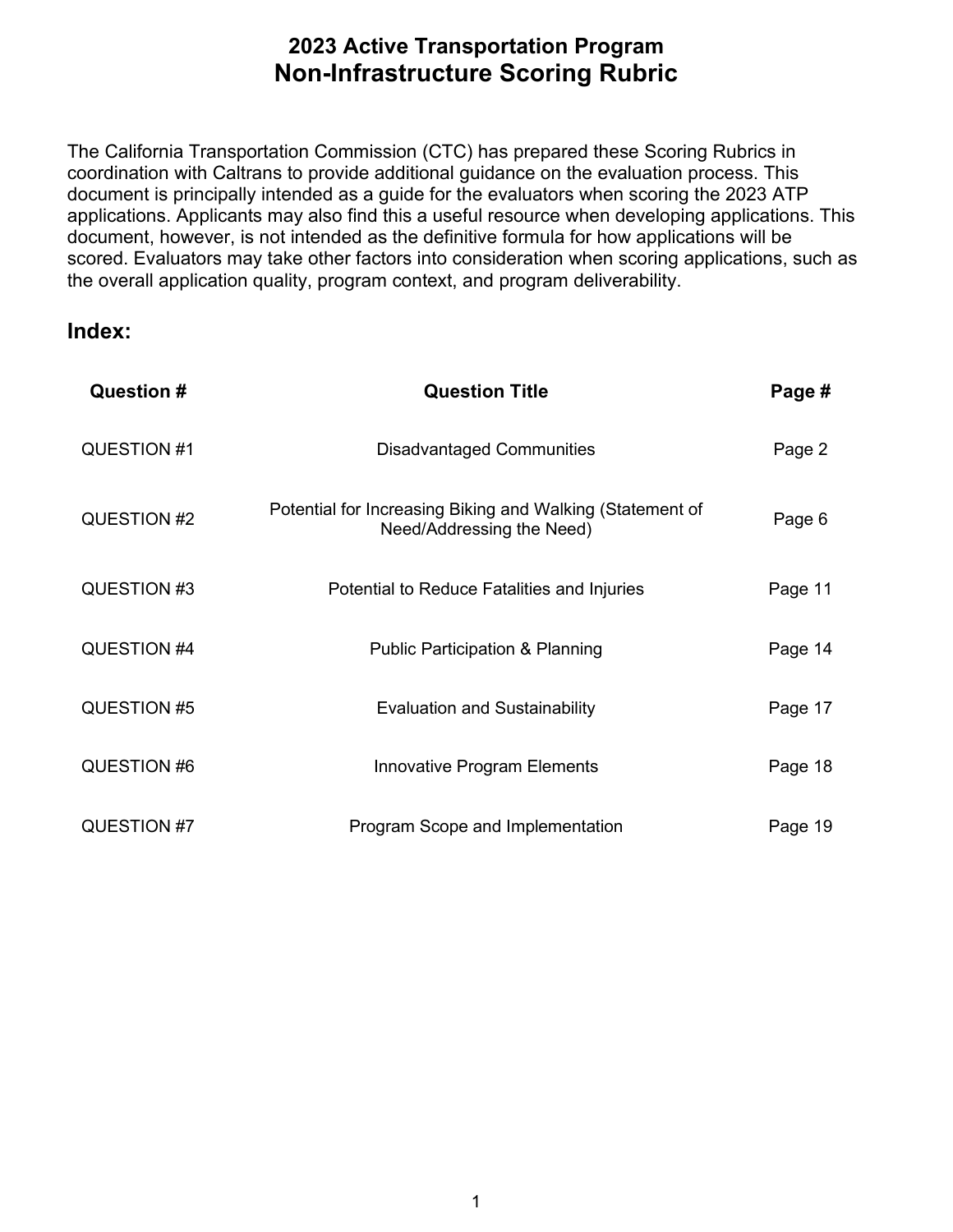### **QUESTION #1: DISADVANTAGED COMMUNITIES (0-10 POINTS)**

#### **Points for part D (Project Location) and Part E (Severity) will be calculated by CTC. Evaluators will only submit scores on Part C – Direct Benefit – for a maximum of 4 points.**

*This project does not qualify as a Disadvantaged Community. If this project does not qualify as a Disadvantaged Community, the applicant will skip this question and move on to question 2.* 

#### **the score for Question #1 will be zero "0". If the applicant checked the box for "This project does not qualify as a Disadvantaged Community,"**

*A. Map of Project Boundaries, Access, and Destination (0 points): Required* 

 *Provide a scaled map showing the boundaries of the proposed project, the geographic boundaries of the disadvantaged community, disadvantaged community access point(s), and destinations that the project is benefiting.* 

#### *B. Identification of Disadvantaged Community: (0 points)*

*Select one of the following five options. The applicant must provide information for all Census Tract/Block Group/Place # that the project affects.* 

- *Median Household Income*
- *CalEnviroScreen*
- *Free or Reduced Priced School Meals - Applications using this measure must demonstrate how the project benefits the school students in the project area.*
- *Healthy Places Index*
- *Other* 
	- o *Regional Definition*
	- o *Projects on federally recognized Tribal Land or projects submitted by Tribal Governments (federally recognized Native American tribes)*
	- o *Other Determinant of MHI*

### *C. Direct Benefit: (0 - 4 points)*

 *Explain how the program addresses an important need of the disadvantaged community, how it was requested or supported by the disadvantaged community residents, and how the disadvantaged community residents will be included.* 

#### **Special Instructions & Expectations for Evaluators:**

Sub-questions A & B do not receive any points.

- If the applicant does not check the box "This project does not qualify as a Disadvantaged Community," they are required to provide the required project map(s) and provide the DAC information as required in both A & B.
	- o Maps should include **all** census tracts/schools that the project reaches, not just the ones that are disadvantaged.

When evaluating the first part of sub-question C, the evaluator should consider:

• If the program will address the disadvantaged community's specific concerns about the lack of or

need for pedestrian and/or bicycle safety education and encouragement in their community. When evaluating the second part of sub-question C, the evaluator should consider:

- • If this program was presented to the disadvantaged community in a local forum so that they could without really reaching out to the community to learn their needs and wants. provide input and support or if the program was simply voted upon in a general agency meeting
- If the disadvantaged community was actively involved in the program development and given the opportunity to provide their input.
- If the applicant provided any supporting documentation/additional attachments (Attachment K) to show how the program was requested by the residents of the disadvantaged community.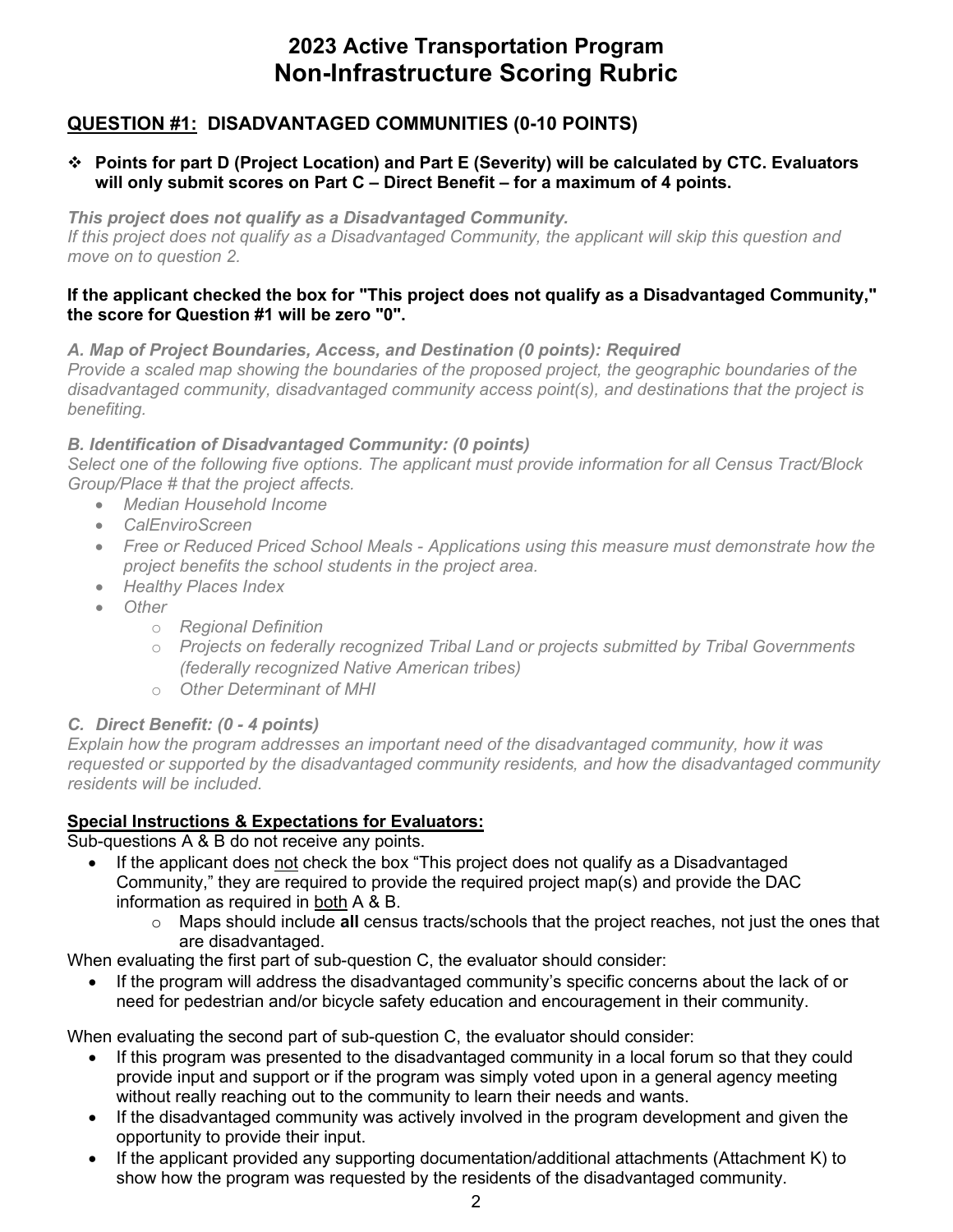When evaluating the third part of sub-question C, the evaluator should consider:

- • How the disadvantaged community will continue to be engaged and provide input to program development and implementation after the program begins.
- How well the program reaches the disadvantaged community residents to ensure they can participate in the program.

| <b>Points</b> | Applicant's ability to demonstrate the program will result in a direct benefit to the<br><b>Disadvantaged Community.</b>                                                                                                                                                                                                                                          |  |
|---------------|-------------------------------------------------------------------------------------------------------------------------------------------------------------------------------------------------------------------------------------------------------------------------------------------------------------------------------------------------------------------|--|
| 4 Points      | The application clearly and convincingly:<br>Explains how the program addresses an important need specific to the disadvantaged<br>community, AND<br>Illustrates how the program was requested or supported by the disadvantaged<br>community residents, AND<br>Explains how the disadvantaged community residents will be included in the program.               |  |
| 3 Points      | The application convincingly:<br>Explains how the program addresses an important need specific to the disadvantaged<br>$\bullet$<br>community, AND<br>Illustrates how the program was requested or supported by the disadvantaged<br>$\bullet$<br>community residents, AND<br>Explains how the disadvantaged community residents will be included in the program. |  |
| 2 Points      | The application somewhat:<br>Explains how the program addresses an important need specific to the disadvantaged<br>community, AND<br>Illustrates how the program was requested or supported by the disadvantaged<br>community residents, AND<br>Explains how the disadvantaged community residents will be included in the program.<br>$\bullet$                  |  |
| 1 Point       | The application minimally:<br>Explains how the program addresses an important need specific to the disadvantaged<br>$\bullet$<br>community, AND<br>Illustrates how the program was requested or supported by the disadvantaged<br>$\bullet$<br>community residents, AND<br>Explains how the disadvantaged community residents will be included in the program.    |  |
| 0 Points      | Evaluators can award a score of zero if they believe the application does not adequately<br>make a convincing argument that the program will directly benefit a disadvantaged<br>community.                                                                                                                                                                       |  |

#### **Points for part D (Project Location) and Part E (Severity) will be calculated by CTC. Evaluators will only submit scores on Part C – Direct Benefit – for a maximum of 4 points.**

 *D. Project Location: (0 - 2 points) Is your project located within a disadvantaged community?* 

### **Special Instructions & Expectations for Evaluators:**

Evaluators should review the program location maps that are required with the application to determine the accuracy of the applicant's response to the project location question.

• If the applicant failed to provide program location maps that clearly define and show all of the proposed program locations, <u>and</u> the corresponding census tract/block/place data that verifies the DAC community location status, the evaluator should not give full points for this sub-question and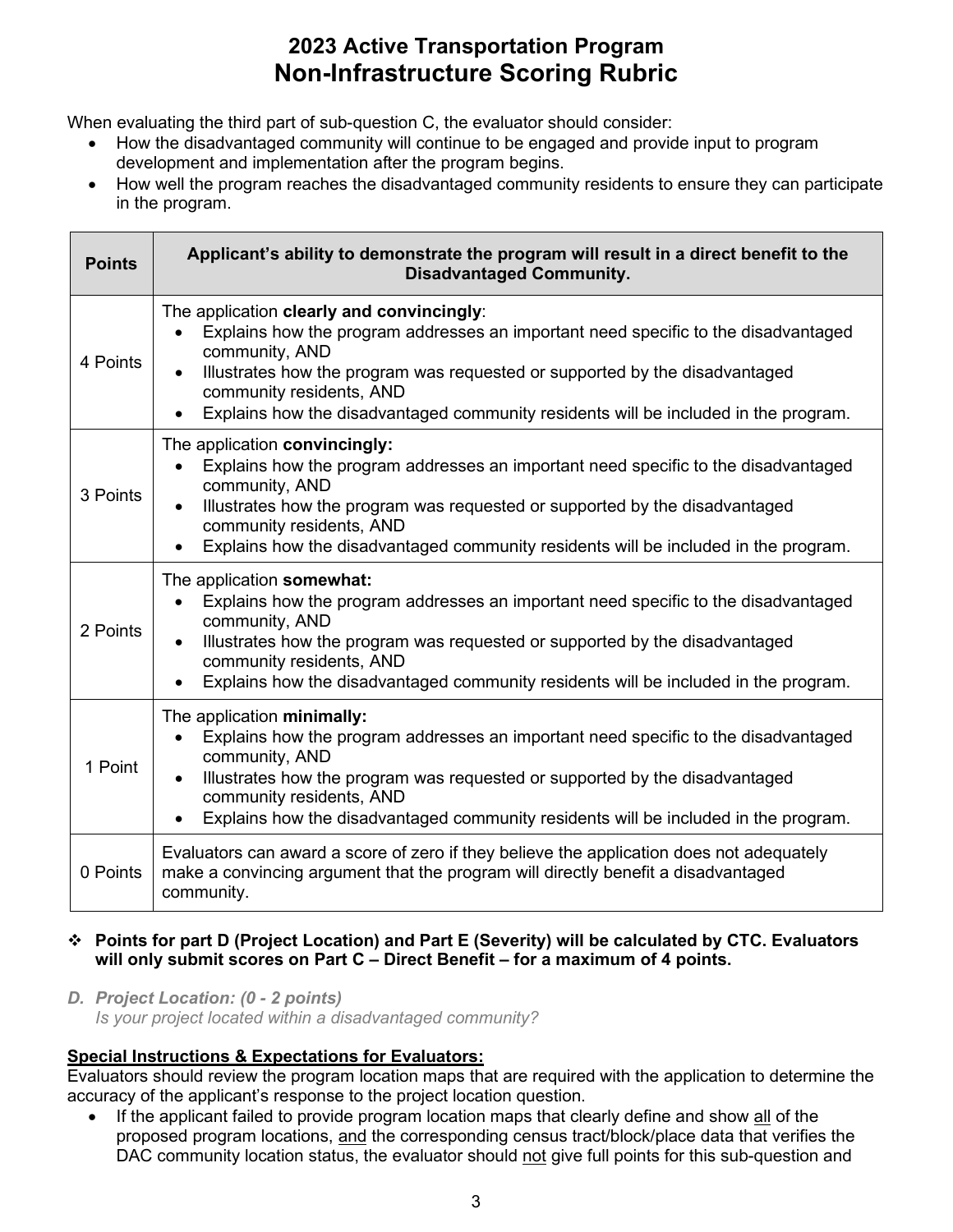should use their best judgment to choose the score they feel best represents the information that is provided.

| <b>Points</b> | Applicant's ability to demonstrate the project is located within a DAC. |
|---------------|-------------------------------------------------------------------------|
| 2 Points      | Project location(s) is/are <u>fully</u> (100%) located within a DAC.    |
| 1 Point       | Project location(s) is/are partially (less than 100%) within a DAC.     |
| 0 Points      | None of the project location(s) are/is within a DAC.                    |

*E. Severity: (0-4 points)* 

 *Based on the option the applicant chooses for DAC identification, evaluators shall give points per the table(s) below.* 

| <b>Points</b> |                                                                    | Median Household Income (MHI) Criteria - MHI = \$60,188 |
|---------------|--------------------------------------------------------------------|---------------------------------------------------------|
| 0 Points      | Greater than 80% of the MHI                                        | greater than \$60,188.00                                |
| 1 Point       | 75% through 80% of MHI                                             | \$56,426.25 through \$60,188.00                         |
| 2 Points      | 70% through <75% of MHI                                            | \$52,664.50 through \$56,426.24                         |
| 3 Points      | 65% through <70% of MHI                                            | \$48,902.75 through \$52,664.49                         |
| 4 Points      | <65% of MHI                                                        | less than \$48,902.75                                   |
| <b>Points</b> |                                                                    | <b>CalEnviroScreen Criteria</b>                         |
| 0 Points      | Above 25% most disadvantaged                                       | less than 40.05                                         |
| 1 Point       | 20% through 25% most disadvantaged                                 | 40.05 through 43.38                                     |
| 2 Points      | 15% through <20% most disadvantaged                                | 43.39 through 47.54                                     |
| 3 Points      | 10% through <15% most disadvantaged                                | 47.55 through 51.97                                     |
| 4 Points      | <10% most disadvantaged                                            | 51.98 through 93.18                                     |
| <b>Points</b> |                                                                    | <b>Free or Reduced Lunches</b>                          |
| 0 points      | Less than 75% of students receive free or reduced lunches          |                                                         |
| 1 Point       | $\geq$ 75% through 80% of students receive free or reduced lunches |                                                         |
| 2 Points      | > 80% through 85% of students receive free or reduced lunches      |                                                         |
| 3 Points      | > 85% through 90% of students receive free or reduced lunches      |                                                         |
| 4 Points      | > 90% of students receive free or reduced lunches                  |                                                         |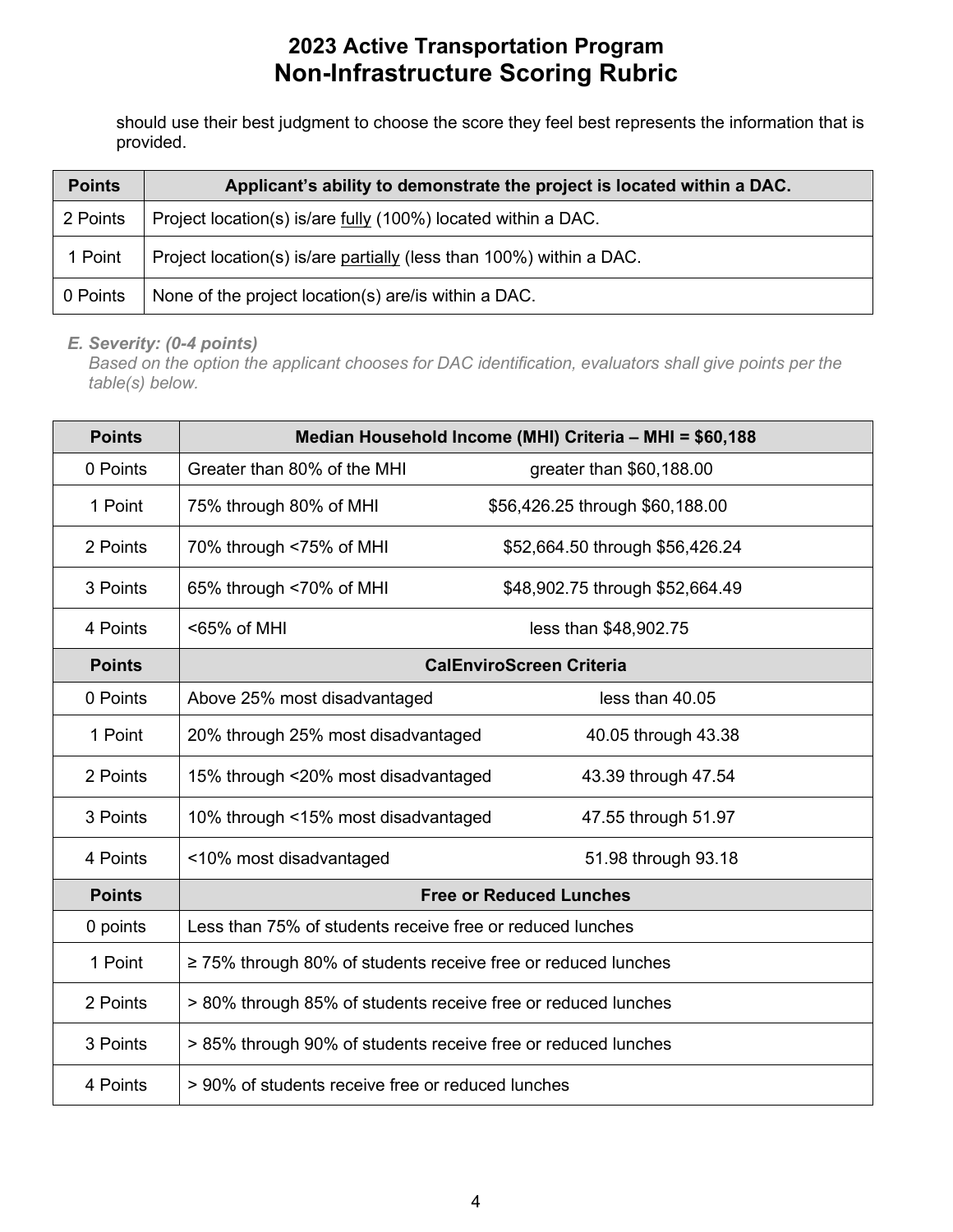| <b>Points</b> | <b>Healthy Places Index Percentile</b>               |
|---------------|------------------------------------------------------|
| 0 Points      | Healthy Places Index Score above 25 Percentile       |
| 1 Point       | Healthy Places Index Score 20 through 25 Percentile  |
| 2 Points      | Healthy Places Index Score 15 through <20 Percentile |
| 3 Points      | Healthy Places Index Score 10 through <15 Percentile |
| 4 Points      | Healthy Places Index Score <10 Percentile            |

| <b>Category</b>                                                                                                  | <b>Points</b> | <b>Other DAC Criterion</b>                                                                                                                                                                                                                                                                                                                                                                                                                                                           |
|------------------------------------------------------------------------------------------------------------------|---------------|--------------------------------------------------------------------------------------------------------------------------------------------------------------------------------------------------------------------------------------------------------------------------------------------------------------------------------------------------------------------------------------------------------------------------------------------------------------------------------------|
| Other MHI or<br>CalEnviroScreen<br>Assessment                                                                    | 0 or 1 point  | If a project applicant believes a project benefits a<br>disadvantaged community, but the project does not meet the<br>aforementioned criteria due to a lack of accurate Census data<br>or CalEnviroScreen data that represents a small neighborhood<br>or unincorporated area, the applicant must submit for<br>consideration a quantitative assessment, to demonstrate that<br>the community's median household income is at or below 80%<br>of that state median household income. |
| <b>Regional Definition</b>                                                                                       | 0 or 1 point  | If the applicant believes a project benefits a disadvantaged<br>community based on an adopted regional definition, the<br>applicant must submit for consideration the regional definition,<br>as well as <b>how</b> their specific community qualifies under that<br>definition.                                                                                                                                                                                                     |
| <b>Federally Recognized</b><br><b>Tribal Lands or projects</b><br>4 points<br>submitted by Tribal<br>Governments |               | Projects located within federally recognized Tribal Lands<br>(typically within the boundaries of a Reservation or Rancheria)<br>or projects submitted by Tribal Governments (federally<br>recognized Native American tribes).                                                                                                                                                                                                                                                        |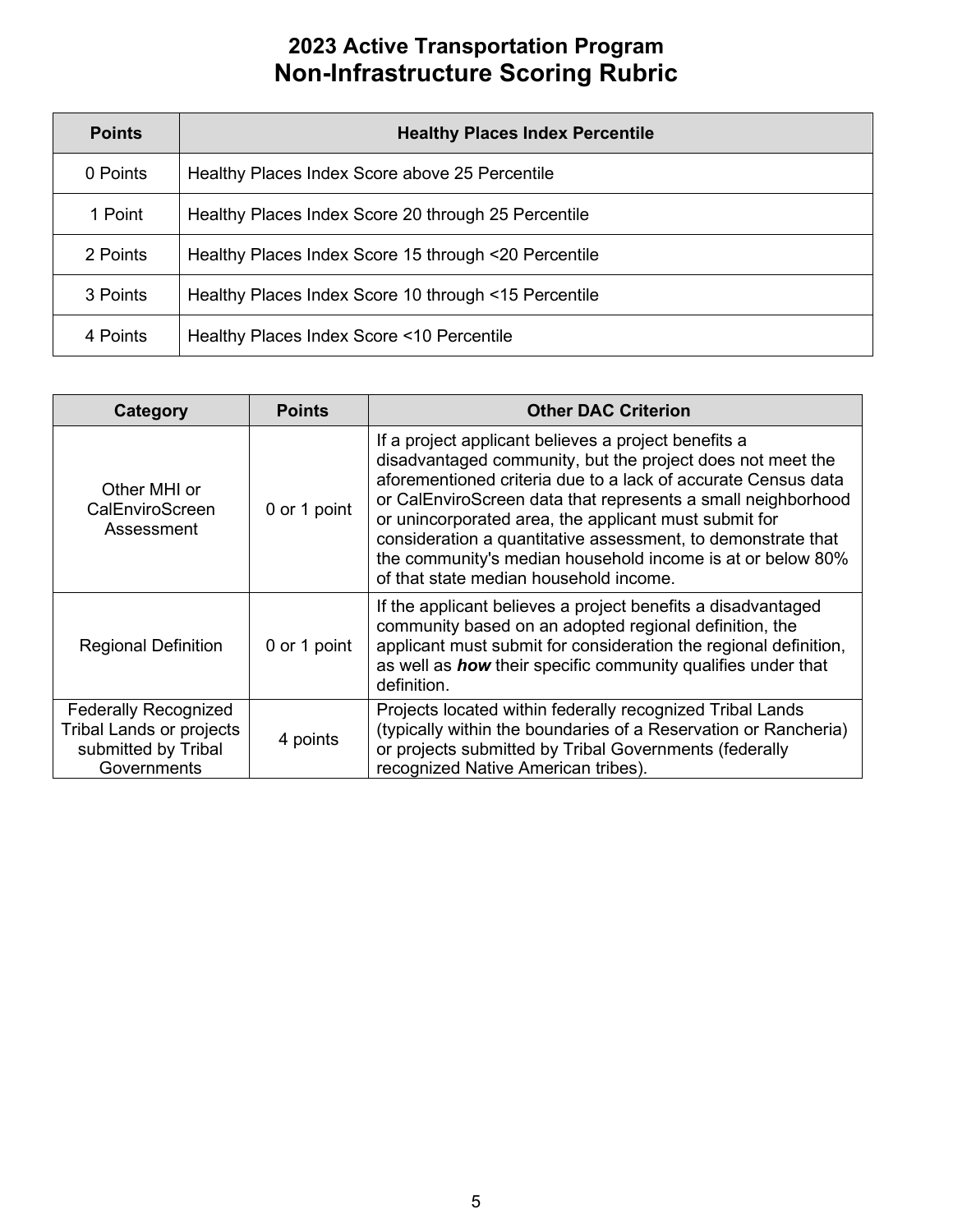### **(0-40 POINTS) QUESTION #2: POTENTIAL FOR INCREASED WALKING AND BICYCLING, ESPECIALLY AMONG STUDENTS, INCLUDING THE IDENTIFICATION OF WALKING AND BICYCLING ROUTES TO AND FROM SCHOOLS, TRANSIT FACILITIES, COMMUNITY CENTERS, EMPLOYMENT CENTERS, AND OTHER DESTINATIONS; AND INCLUDING INCREASING AND IMPROVING CONNECTIVITY AND MOBILITY OF NON-MOTORIZED USERS.**

*A. Statement of Need: Explain why this program is needed. Describe the issue(s) that this program will address. Include the challenges and barriers to increasing walking and/or biking in the program area. (0-20 points)* 

#### *Discuss:*

- *Current or proposed pedestrian and/or bicycle infrastructure in the program area*
- *Connectivity and mobility by active transportation to community-identified destinations (such as schools, transit facilities, community centers, employment centers, and other destinations.)*
- *Perceived personal safety of walking and/or biking*
- *The local health concern responses should focus on:* 
	- *environment that affect the project community and can be addressed through the proposed*  o *Specific local public health concerns, health disparity, and/or conditions in the built and social program. Please provide detailed and locally relevant answers instead of general descriptions on the health benefits of walking and biking (i.e., "walking and biking increase physical activity").*
	- o *Local public health data demonstrating the above public health concern or health disparity. Data should be at the smallest geography available (state or national data is not sufficient). One potential source is the [Healthy Places Index \(HPI\).](http://healthyplacesindex.org/)*
- *Other*

#### **Breakdown of points:**

- "**Need**" must be considered in the context of the "**potential for increased walking and bicycling**."
- To receive the maximum points, applicants must demonstrate all aspects of "need."

#### **Special Instructions & Expectations for Evaluators:**

- **The applicant cannot apply to fund an existing program or ongoing program operations.** If an evaluator believes this to be the case, then it **must be** reported to the CTC right away as it may disqualify the application.
- Evaluators are to evaluate the level to which the applicant demonstrated the need with specific examples and/or data in the program area.
- Evaluators are encouraged to review the data provided for reasonableness of the proposed program.
	- $\circ$  In doing this, the evaluator should consult the attached photos, Google Maps, and any other information available to make an informed decision. A program does not need to have, or create large numbers in order to cause great change to a community's active transportation increases, and this can be reflected in the scores given.
- particularly important, i.e., a hospital, a grocery store, a transit station, or an employment center • A "community destination," such as access to goods, services, and activities that society considers (where the community residents can reasonably expect to find employment). The applicant may be able to make a case for other important destinations, with adequate documentation.
- Specific to the local public health concerns, evaluators should consider the following:
	- conditions in the built and social environment affecting the project community that can be  $\circ$  Did the applicant identify specific local public health concerns, health disparity, and/or addressed by increasing walking and biking, including:
		- $\cdot$  A thorough and nuanced discussion of existing health condition(s) amongst targeted users (responses should be more sophisticated than simply stating, "Walking and biking is good for health because it increases physical activity.")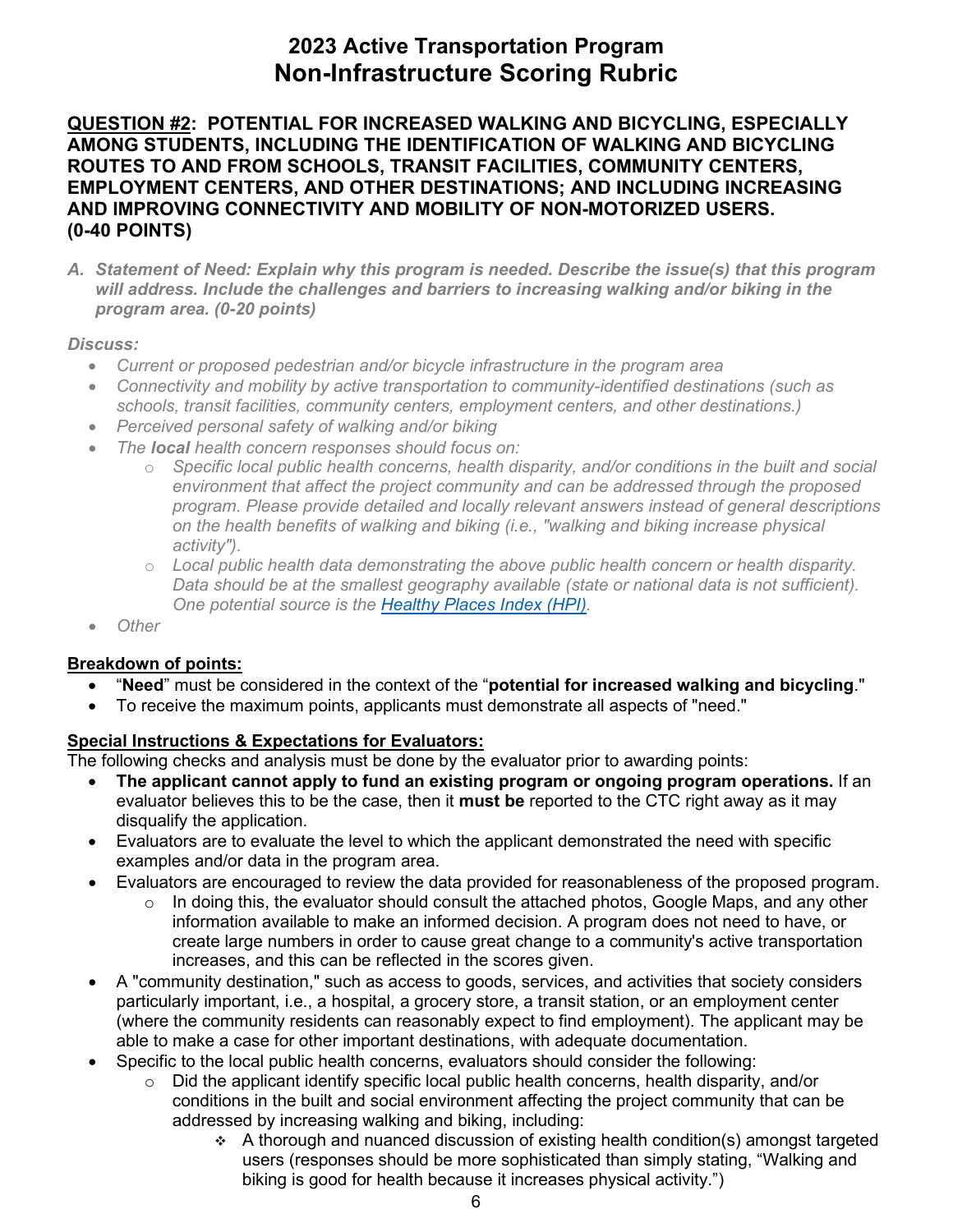- $\div$  The physical or social conditions (known as the social determinants of health) in the target community that contribute to the current health conditions (beyond other elements already addressed in the application, including bike/ped infrastructure gaps and barriers, collision rates, etc.) AND
- o Did the applicant provide local public health data demonstrating the above public health concern or health disparity, including:
	- Inclusion of health data at the smallest geography available (i.e., census tract or county level if census tract is not available) AND
	- Health status of targeted users given as percentages or rates using relevant and local health indicators AND stated as ranks or comparisons to non-targeted user data (e.g., the community has a higher/lesser obesity rate compared to both the state and other rural communities of similar size).

| <b>Points</b>       | Applicant's ability to demonstrate the need for the program.                                                                                                                                                                                                                                                                             |  |
|---------------------|------------------------------------------------------------------------------------------------------------------------------------------------------------------------------------------------------------------------------------------------------------------------------------------------------------------------------------------|--|
| $15 - 18$<br>Points | The applicant clearly and convincingly demonstrates "need" in the program area, and<br>documents all of the following:<br>Existing or proposed active transportation infrastructure<br>Connectivity and mobility to community destinations<br>Perceived personal safety<br>$\bullet$<br>Local public health concerns                     |  |
| $10 - 14$<br>Points | The applicant demonstrates "need" in the program area, and documents:<br>(at least 3 of the following)<br>Existing or proposed active transportation infrastructure<br>Connectivity and mobility to community destinations<br>Perceived personal safety<br>$\bullet$<br>Local public health concerns                                     |  |
| $5-9$<br>Points     | The applicant somewhat demonstrates "need" in the program area, and documents:<br>(at least 2 of the following)<br>Existing or proposed active transportation infrastructure<br>Connectivity and mobility to community destinations<br>$\bullet$<br>Perceived personal safety<br>$\bullet$<br>Local public health concerns               |  |
| $1 - 4$<br>Points   | The applicant minimally demonstrates "need" in the program area, and documents:<br>(at least 1 of the following)<br>Existing or proposed active transportation infrastructure<br>Connectivity and mobility to community destinations<br>$\bullet$<br>Perceived personal safety<br>$\bullet$<br>Local public health concerns<br>$\bullet$ |  |
| 0 Points            | The applicant <b>does not</b> demonstrate "need" in the program area.                                                                                                                                                                                                                                                                    |  |

### **PLUS:**

### **Special Instructions & Expectations for Evaluators:**

- • Programs can receive points for demonstrating the transportation needs of students of all ages, including high school and college/community college
- The project **DOES NOT** have to be a safe routes to school program in order to receive these points.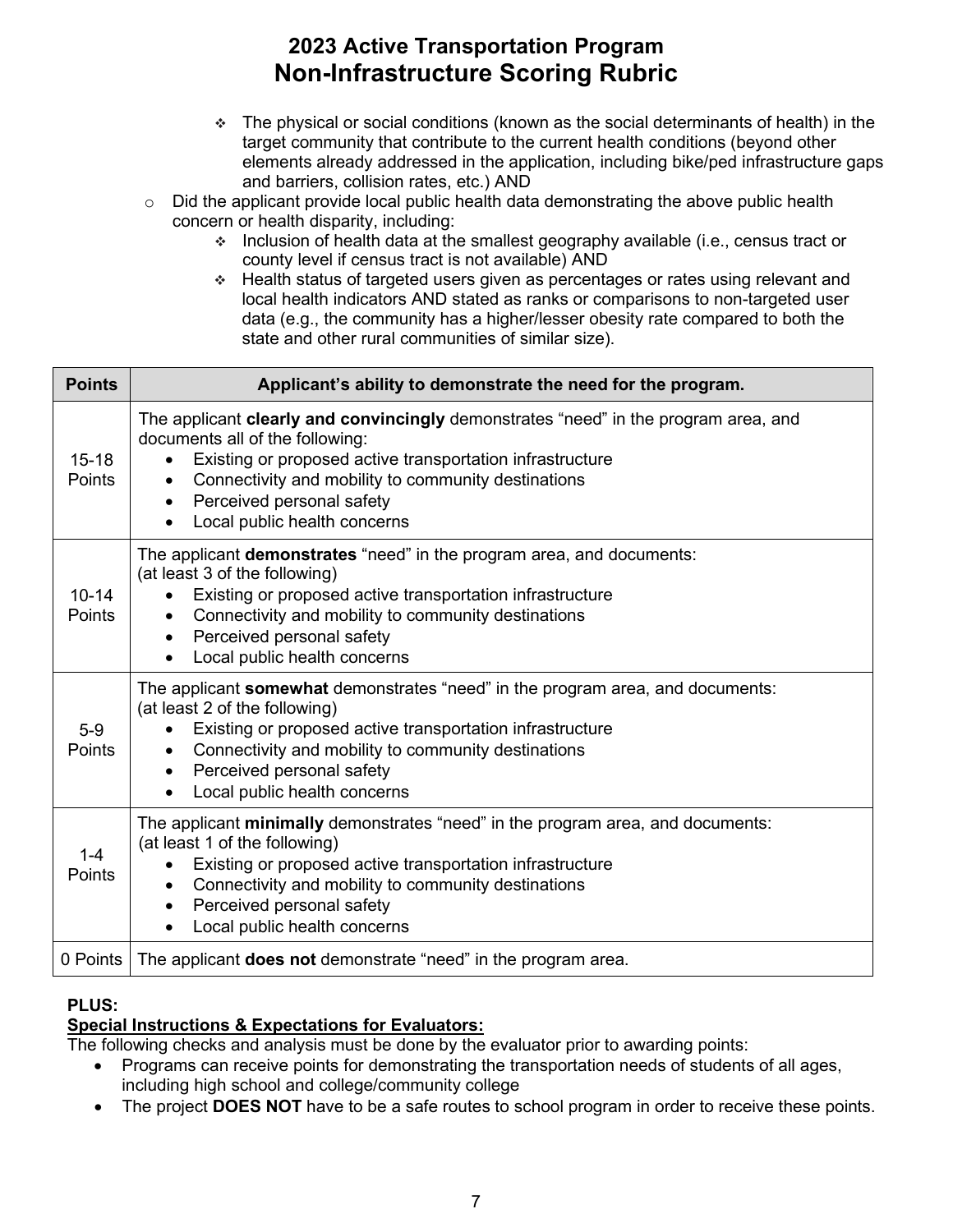| <b>Points</b> | Applicant's ability to demonstrate the active transportation needs of STUDENTS.          |
|---------------|------------------------------------------------------------------------------------------|
| 2 Points      | The application demonstrates the active transportation needs of students                 |
| 0 Points      | The application <b>does not</b> demonstrate the active transportation needs of students. |

- *B. Addressing the Need (0-20 points)* 
	- *1. Check the box that best describes the non-infrastructure program. (0-2 points)* 
		- NI projects can be start-up programs or new and/or expanded components of existing *programs.*
		- The CTC intends to focus funding on start-up projects. A project is considered to be a start-up  *when no program currently exists.*
		- *A project with new and/or expanded components to an existing program must demonstrate how the original program is continuing without ATP funding.*
		- *ATP cannot fund existing or ongoing program operations.*

#### **Breakdown of points:**

 Based on the option the applicant chooses for DAC identification, evaluators shall give points per the table(s) below.

#### **Special Instructions & Expectations for Evaluators:**

- • If the applicant failed to provide accurate information, the evaluator should not give full points for this sub-question and should use their best judgment to choose the score they feel best represents the information given.
	- $\circ$ If evaluators feel the score should be 0, they must report this finding to the CTC as it may disqualify the application.
- When awarding points for expanded or new components to an existing program, evaluators must why they are needed, and if applicable, how they support the existing NI program. Include how the review the applicant's response to the question "Explain what the new or expanded components are, existing program is being sustained." The evaluator should take into account:
	- $\circ$  If the original program is sustained.
	- o Why the new or expanded components are necessary.

| <b>Points</b> | Non-Infrastructure Program Type                                                                                                                                                                                                           |
|---------------|-------------------------------------------------------------------------------------------------------------------------------------------------------------------------------------------------------------------------------------------|
| 2 Points      | Start-up program (no program currently exists)                                                                                                                                                                                            |
| 1 Point       | Expansion of an existing program                                                                                                                                                                                                          |
| 1 Point       | New components to an existing program                                                                                                                                                                                                     |
| 0 Points      | Evaluators can award a score of zero if they believe that the applicant is applying to fund an<br>existing program or ongoing program operations. Evaluators must report this finding to the<br>CTC as it may disqualify the application. |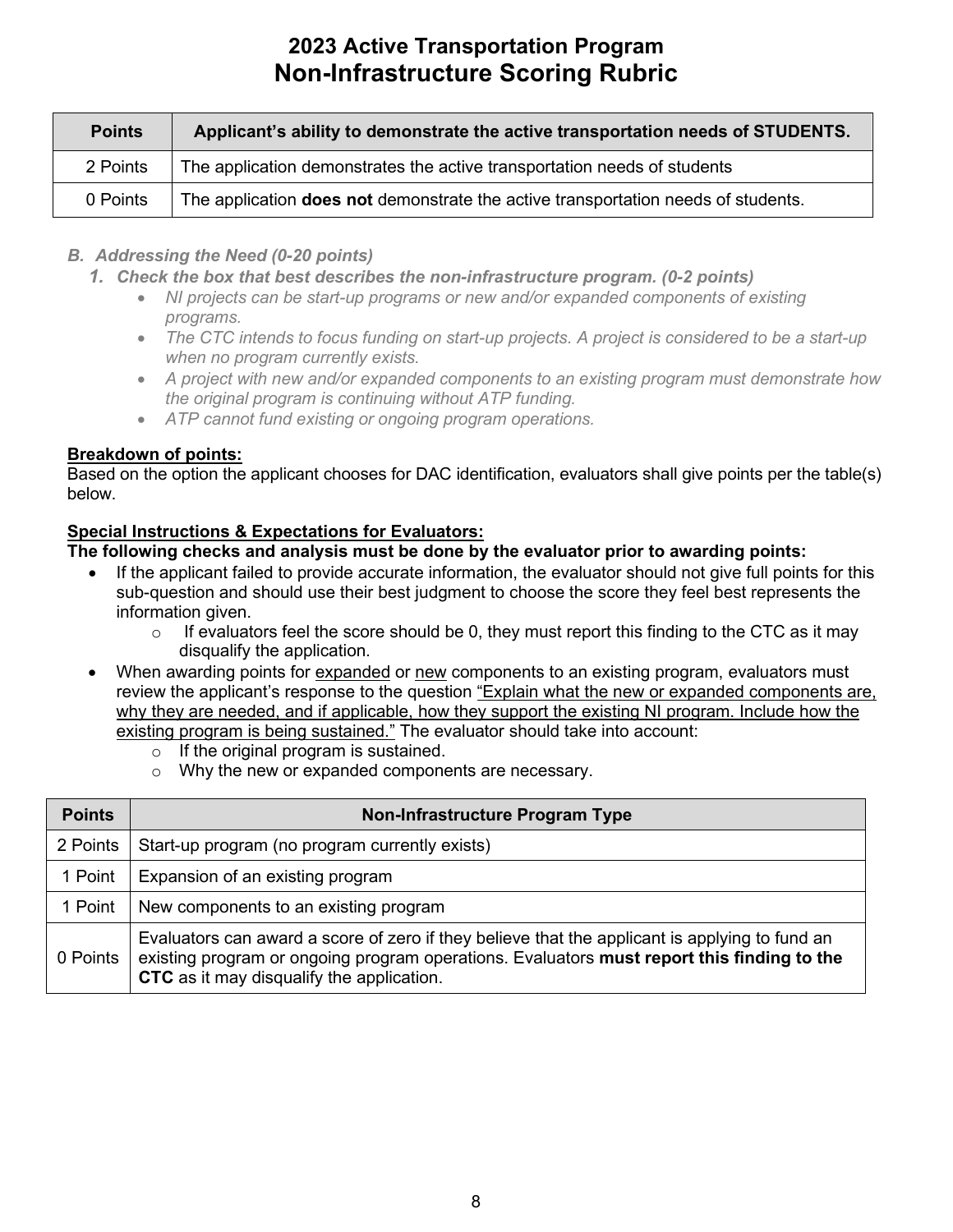*components (i.e., encouragement and education) to address each of the need(s) identified within the program area. (0-18 points) 2. Describe the program, the population it will serve, and how the program will use NI above with the goal of increasing walking and/or biking to community-identified destinations* 

#### **Breakdown of points:**

 **"**Addressing the Need" must be considered in the context of the "**potential for increased walking and**  aspects of the "need." **bicycling** ."To receive the maximum points, applicants must demonstrate how the program addresses **all** 

#### **Special Instructions & Expectations for Evaluators:**

- Evaluate if the proposed program details are the best solution to address the needs described in subquestion A.
- Determine if an increase in active transportation modes can be realized by the program.

| <b>Points</b>       | Applicant's ability to describe how the program meets the needs.                                                                                                                                                                                                                                                                                                                                                                                               |
|---------------------|----------------------------------------------------------------------------------------------------------------------------------------------------------------------------------------------------------------------------------------------------------------------------------------------------------------------------------------------------------------------------------------------------------------------------------------------------------------|
| $14 - 17$<br>Points | The applicant clearly and convincingly demonstrates that the program will best result in<br>meaningful increases in the number (and/or percentage for rural/small communities) of walking<br>and bicycling users in the program area by:<br>Providing a detailed description of the program and the population it will serve AND<br>Thoroughly explaining how the program will use education and encouragement to<br>$\bullet$<br>address the identified needs |
| $10 - 13$<br>Points | The applicant <b>demonstrates</b> that the program will best result in meaningful increases in the<br>number (and/or percentage for rural/small communities) of walking and bicycling users in the<br>program area by:<br>Providing a general description of the program and the population it will serve AND<br>Explaining how the program will use education and encouragement to address the<br>$\bullet$<br>identified needs                               |
| $5-9$<br>Points     | The applicant somewhat demonstrates that the program will best result in meaningful<br>increases in the number (and/or percentage for rural/small communities) of walking and<br>bicycling users in the program area by:<br>Providing a vague description of the program and the population it will serve AND<br>Vaguely explaining how the program will use education and encouragement to address<br>$\bullet$<br>the identified needs                       |
| $1 - 4$<br>Points   | The applicant minimally demonstrates that the program will best result in meaningful increases<br>in the number (and/or percentage for rural/small communities) of walking and bicycling users in<br>the program area by:<br>Providing a lacking description of the program and the population it will serve AND<br>Unclear explanation of how the program will use education and encouragement to<br>$\bullet$<br>address the identified needs.               |
| 0 Points            | The application did not describe the program and did not demonstrate how the program would<br>address the need.                                                                                                                                                                                                                                                                                                                                                |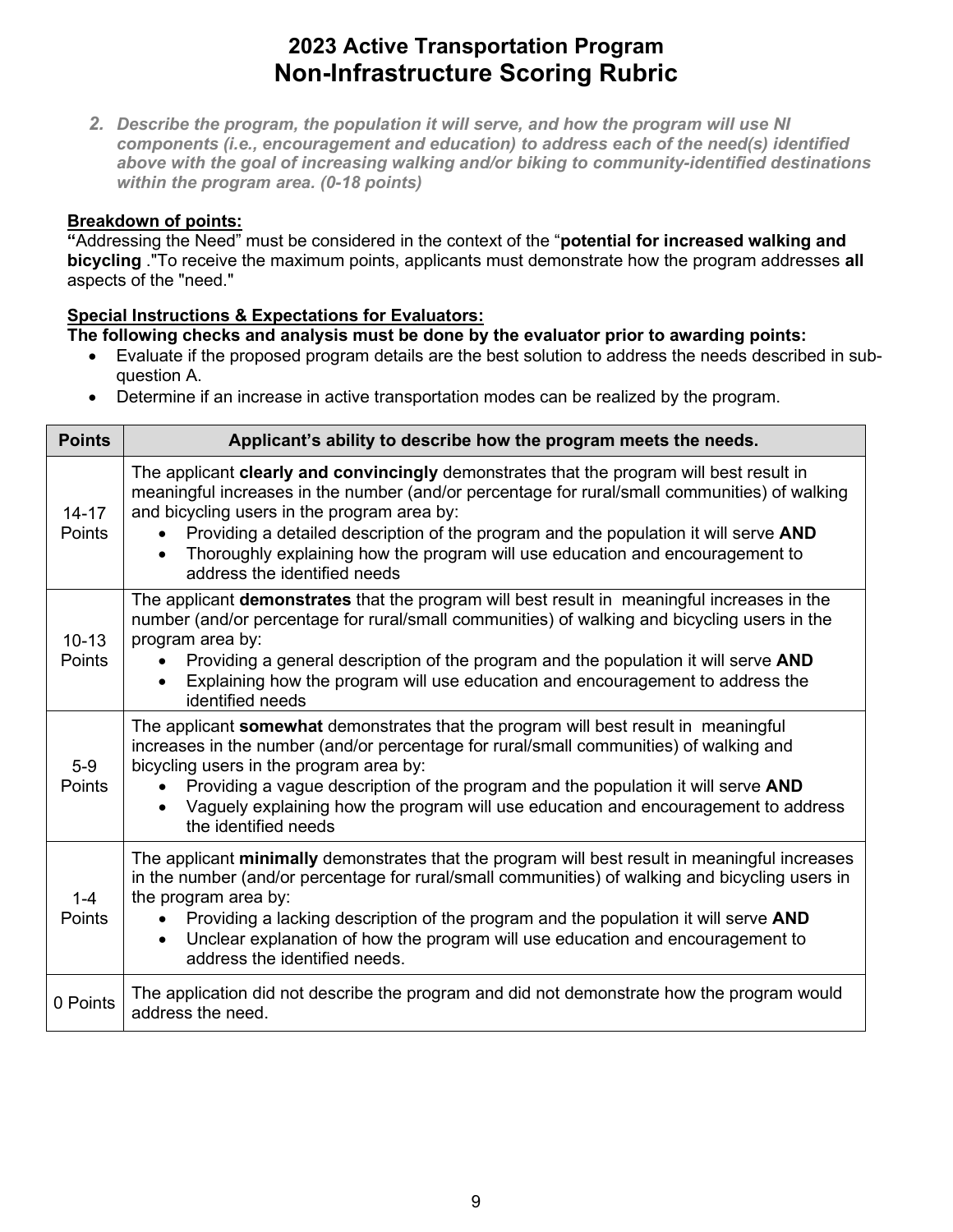### **PLUS:**

### **Special Instructions & Expectations for Evaluators:**

- Does the applicant address how the program will increase the number of active transportation trips accomplished by students?
- Programs can receive points for demonstrating the transportation needs of students of all ages, including high school and college/community college.
- The project **DOES NOT** have to be a safe routes to school program in order to receive these points.

| <b>Points</b> | Applicant's ability to make a case that the proposal that will increase the number of<br>active transportation trips accomplished by STUDENTS. |
|---------------|------------------------------------------------------------------------------------------------------------------------------------------------|
| 1 Point       | The program will increase the proportion of active transportation trips accomplished by<br>students                                            |
| 0 Point       | The program will not increase the proportion of active transportation trips accomplished by<br>students.                                       |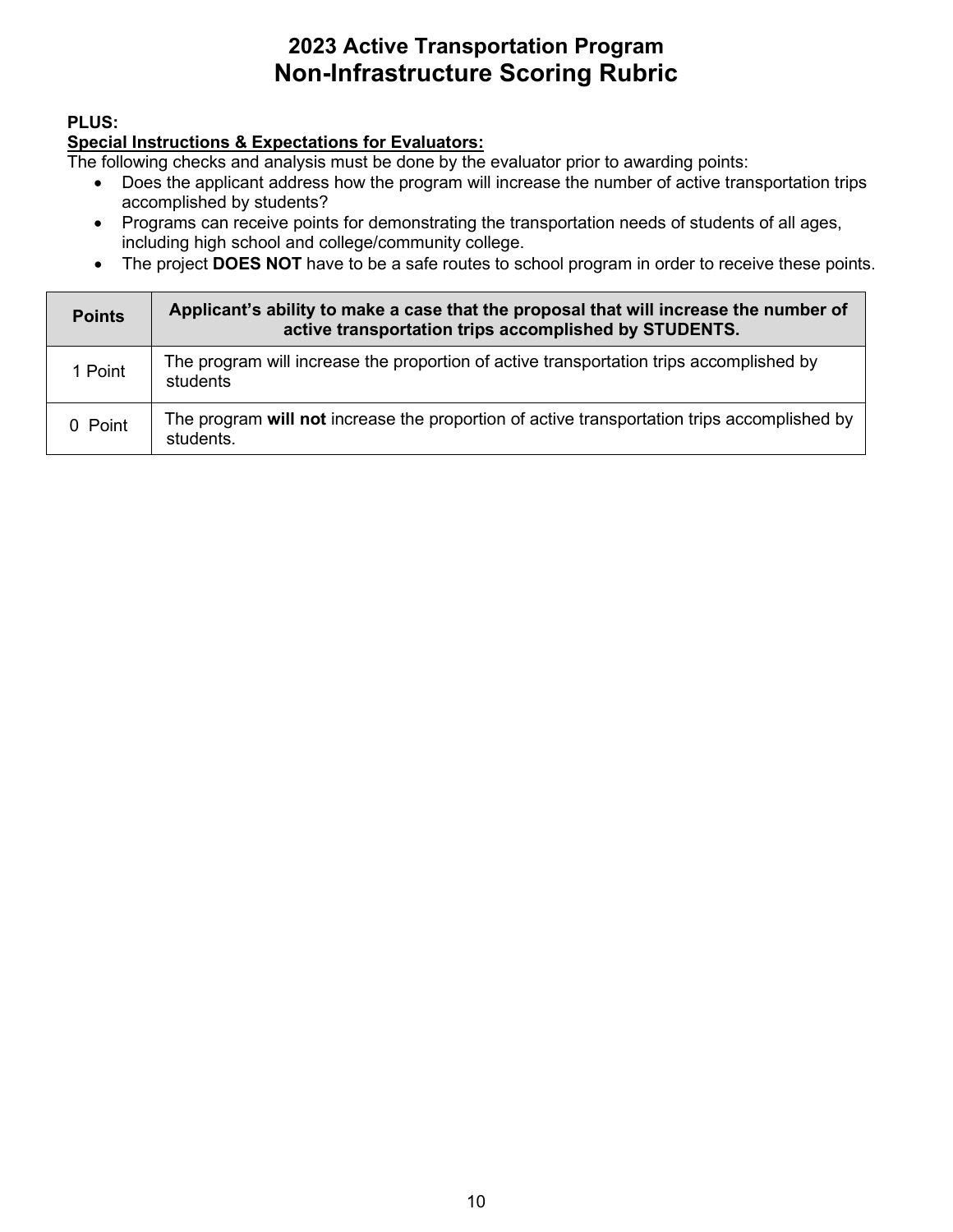### **QUESTION #3: POTENTIAL FOR REDUCING THE NUMBER AND/OR RATE OR THE RISK OF PEDESTRIAN AND BICYCLIST FATALITIES AND INJURIES, INCLUDING THE IDENTIFICATION OF SAFETY HAZARDS FOR PEDESTRIANS AND BICYCLISTS. (0-10 POINTS)**

*A. Describe the program area's history of pedestrian and bicycle collisions resulting in fatalities and injuries to non-motorized users, which this program will mitigate. (0-10 points)* 

### **Breakdown of points:**

Evaluators should evaluate all attachments, including:

- The "County/City Heat Map" and the "Community Heat Map" of the area surrounding the limits of the program: Points are based on the maps demonstrating that the relative collision history within the program limits is **high** when compared to the overall jurisdiction/community's collision history, suggesting that the program limits represents one of their highest safety needs, or the applicant is able to thoroughly explain why they are building the project despite the lack of collision history.
	- $\circ$  Note: If an applicant can explain *why* they are building the project despite the lack of collision data, they can still receive the majority or all of the points. Examples of reasons why an applicant may choose to build a project in an area with no collisions are:
		- $\blacksquare$  It is a new facility.
		- It is so unsafe that there is no bike/ped activity, or it has been banned (e.g., school campus rules).
		- **Some communities have residents that do not report collisions.**
	- o If the project is not in one of the highest density crash locations, does the applicant **thoroughly**  explain *why* this location was chosen?
- Project Area Collision Map: Points are based on the map demonstrating that the past collision consider the overall project limits AND the limits of the specific improvements/scope of the project. locations are within the *"***Influence Area***"* of the proposed safety improvements. Evaluators should
- Collision Summaries and collision lists/reports: Points are based on summaries, lists, and reports demonstrating the overall number of collisions and that collision trends, collision types, and collision details will be positively impacted by the proposed safety improvements.
	- $\circ$   $\,$  <u>Note:</u> Applicants are allowed to provide safety data in a different format if they prefer OR if they do not have the collision data.
	- $\circ$  These different data formats applicants can use to show the safety need include surveys from communities asking how they feel about the safety of the area, near-miss data, information from crowdsourcing applications (such as Street Story), etc.
		- If an applicant uses an alternate format for safety data, they **must** still attach the appropriate documentation to prove the safety concerns of the project area.

### **Influence Area Guidance**

 A project's expected safety "Influence Area" (i.e., where a project has the potential to mitigate) must be depicted by the "Project Area Collision Map." reasonable. The project's "Influence Area" is established by the applicant, and in the TIMS ATP Tool is

 Prior to scoring the Safety Question, the evaluator should assess and try to confirm that the applicant's "project area" (or Influence Area) shown in their maps is reasonable with respect to the following criteria: The following are some general criteria to guide applicants and evaluators in determining appropriate "Influence Area" and/or overall project area for their proposed safety improvements/countermeasures (These criteria are defined in the Caltrans Highway Safety Improvement Program Application Instructions).

- New Traffic Signals: crashes within 250 feet of the new signal.
- For intersection or mid-block crossing improvements, collisions that occurred within 250 feet of the intersection/mid-block crossing in all directions affected by the improvement may be used.
- Longitudinal Improvements (bike lanes, sidewalks, road diets, etc.): crashes potentially affected by and within the limits of the improvement.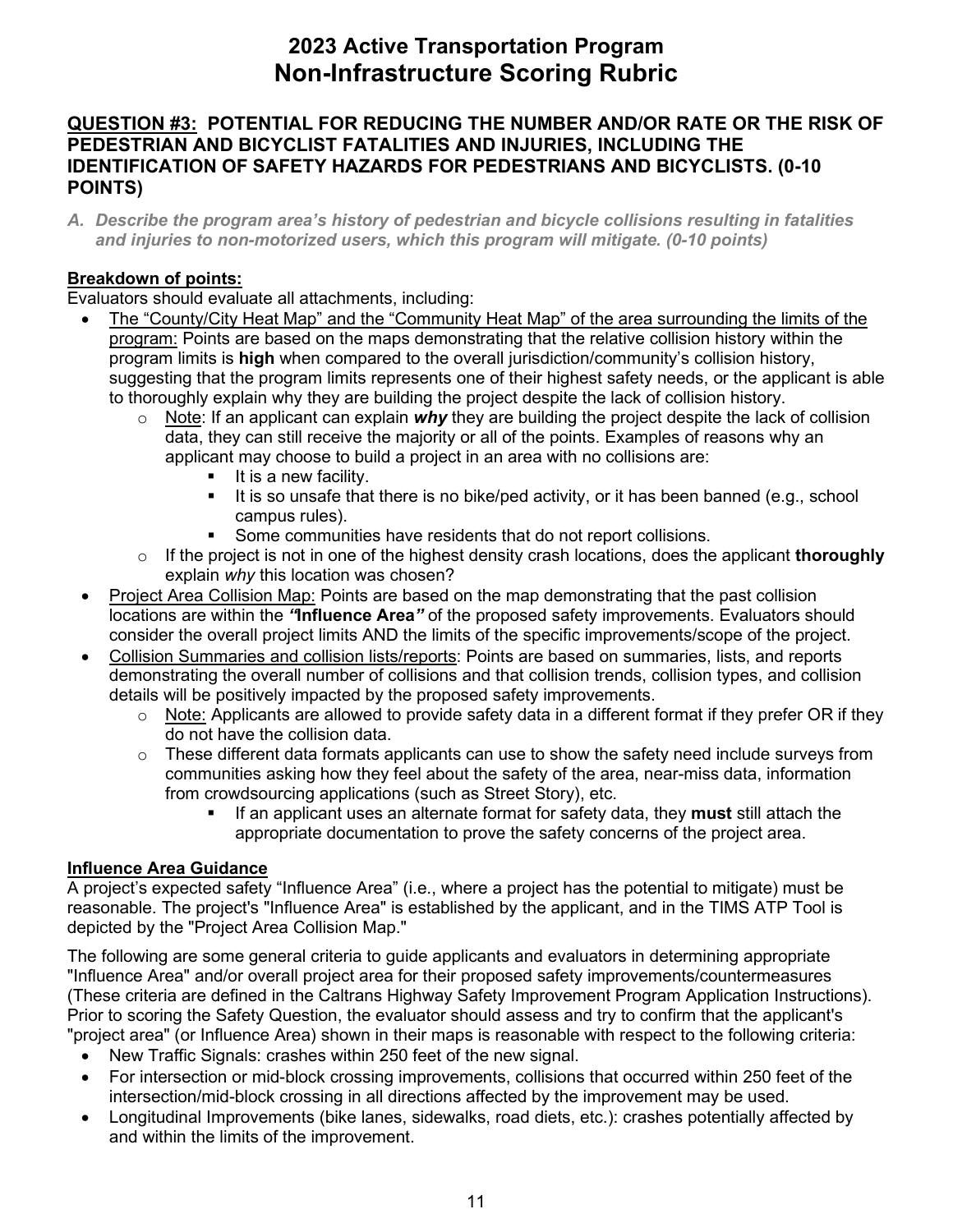eliminate or reduce existing conflict points on parallel routes. • If the improvements represent a new route and there is no past crash and safety data available within the limits of the proposed improvements, the applicant should consider the potential for the project to

 expected to reduce the likelihood of past crashes from reoccurring. The overall applicant data provided in the Narrative Questions and various attachments must support the use of parallel crash data. The crash data from parallel routes can be included where the new facility/route can be reasonably

#### **Special Instructions & Expectations for Evaluators:**

Applicants are **required** to respond to question **1 or 2**, and have the **option** to respond to **both**.

 information in 1 and/or 2 and 3 is provided and complete. If the evaluator determines the information is **incomplete, inconsistent, or has been manipulated**, they should note this in their evaluation comments and score sub-question 4 accordingly. Sub-questions 1 and/or 2 and 3 do not receive any points. The evaluator should verify that the required

and score sub-question 4 accordingly.<br>The following "Minimum Requirements" must be met for the application to receive any points:

- • Applicants must provide the output files from the new TIMS ATP tool (or, if the agency prefers, they may use their own collision database data/software to produce equivalent documents).
- Only pedestrian and bicycle collisions are included.
- • The output files provided by the applicant must meet the following parameters:
	- must be reasonable.  $\circ$  The project's "Influence area," as defined by the applicant and shown in the output documents, must be consistent with the project maps/plans attached to the application AND
		- applicant included crash data that does not reasonably tie to the influence area of the proposed "safety" program elements. Evaluators should consider additional point reductions for this question if the
	- $\circ$  The collisions represent the most recent 5-11 years of available crash data. (Note: SWITRS and TIMS crash data is typically 1.5 to 2.5 years old before it is loaded into the crash database).
	- $\circ$  If the applicant does not use the TIMS ATP tool and instead uses their own collision database data/software, then the following additional checks and analysis must be done by the evaluators prior to awarding points:
		- Crashes are from official crash reports. The full crash reports do not have to be included, but their report number and agency must be identifiable.
		- Only pedestrian and bicycle crashes are included. All crashes that do not include a non-motorized user as one of the primary victims must be excluded.
		- The number of crashes entered into the table is directly supported by both the map and the listing.
		- Attachments **must** be included to support alternative data (surveys, school policy, or letter from school explaining policy to discourage walking and biking due to safety, etc.)
- The data entered in the application table is accurate and reflects the documentation the applicant provides in alignment with the above requirements.

- • Evaluators are to verify that the applicant demonstrated that the past crash/safety data is within the expected influence area of the proposed project.
- • Evaluators are to verify that the applicant demonstrated that they analyzed the past crash/safety data to identify the specific crash-type trends which will likely occur in the future if no action is taken.
- • Evaluators are to verify that the applicant demonstrated there are significant safety threats to pedestrians and/or bicycles which can be mitigated by ATP eligible improvements.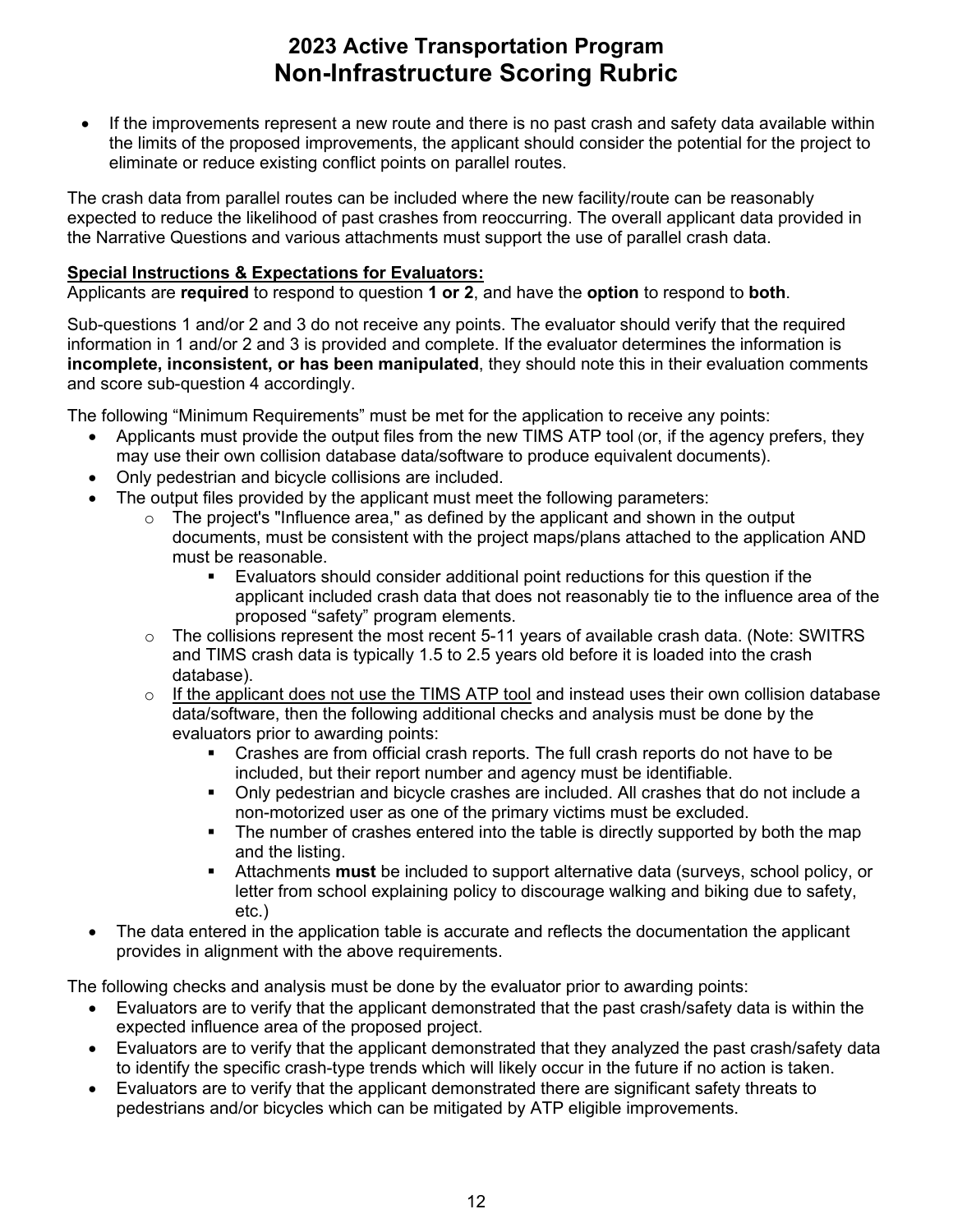| <b>Points</b> | Applicant's ability to demonstrate how the program addresses the location's<br>history of collisions to meet safety needs                                                                                                                                                                                                                                                                                           |
|---------------|---------------------------------------------------------------------------------------------------------------------------------------------------------------------------------------------------------------------------------------------------------------------------------------------------------------------------------------------------------------------------------------------------------------------|
| 8-10 Points   | The application clearly and convincingly shows:<br>how the past crash/safety data is within the expected influence area of the<br>$\bullet$<br>proposed program,<br>why this program area is a high priority for addressing the identified safety<br>concerns,<br>that the past crash/safety data was analyzed by the applicant to identify how the<br>$\bullet$<br>program will mitigate future crash-type trends. |
| 5-7 Points    | The application somewhat shows:<br>how the past crash/safety data is within the expected influence area of the<br>$\bullet$<br>proposed program,<br>why this program area is a high priority for addressing the identified safety<br>concerns,<br>that the past crash/safety data was analyzed by the applicant to identify how the<br>$\bullet$<br>program will mitigate future crash-type trends.                 |
| 1-4 Points    | The application minimally shows:<br>how the past crash/safety data is within the expected influence area of the<br>$\bullet$<br>proposed program,<br>why this program area is a high priority for addressing the identified safety<br>concerns.<br>that the past crash/safety data was analyzed by the applicant to identify how the<br>$\bullet$<br>program will mitigate future crash-type trends.                |
| 0 Points      | Evaluators can award a score of zero if they believe that the application does not<br>adequately prove the safety need of the proposed program.                                                                                                                                                                                                                                                                     |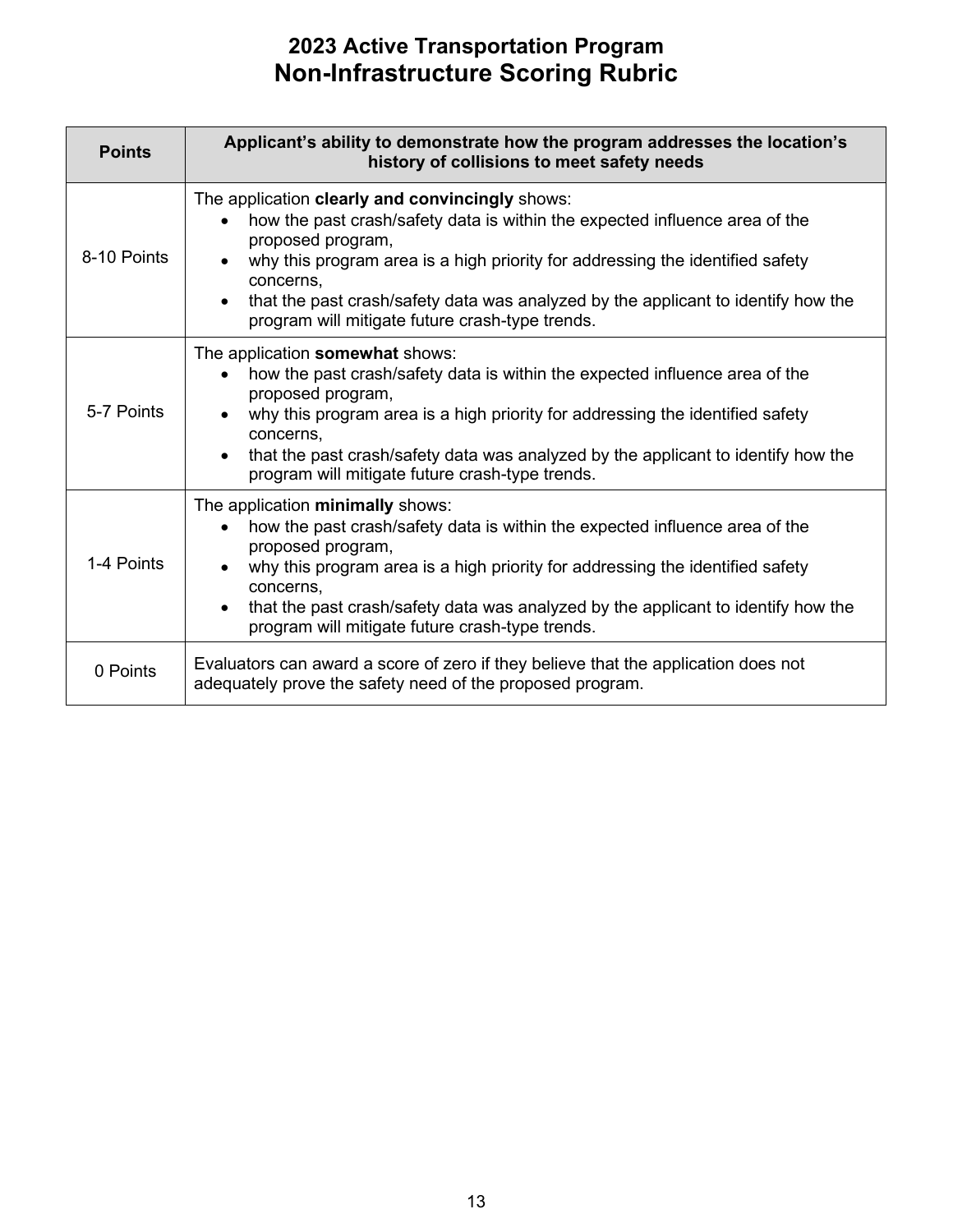### **QUESTION #4: PUBLIC PARTICIPATION AND PLANNING (0-15 POINTS)**

proposal. *Describe the community-based public participation process that culminated in the program* 

 *COVID-19 pandemic and any unique engagement challenges that the community faced. (0-5 proposal. A. Describe who was engaged in the identification and development of this program. How were they engaged? Describe the type, extent, and duration of outreach and engagement conducted to relevant stakeholders. What was their feedback, and how was it incorporated into the program proposal? Describe the strategies used to address engagement challenges that arose due to the points)* 

#### **General Guidance on stakeholders and their involvement in a project:**

 There is a difference between outreach and engagement. Applicants that engage constituents should receive a higher score than those that conduct only outreach.

- input and provide input that may change the design or the scope of the project. • Engagement: is a two-way process, involving inclusive interaction and listening, with the goal of generating mutual benefit and agreement on a project. Engagement allows stakeholders to initiate
- Outreach: is a way to connect, inform, and get feedback from stakeholders. Outreach does not always allow for changes to the design or scope of a project; it is akin to an in-depth and well-informed marketing campaign to a targeted audience.
- $\bullet$ • Public stakeholders can include, but are not limited to, residents, targeted end-users, community leaders, elected officials, community-based organizations, advocacy organizations, local businesses, and members of vulnerable or underserved populations (e.g., older adults, youth, persons with disabilities, members of disadvantaged communities).
- Governmental stakeholders can include other departments, agencies, jurisdictions, etc. impacted by the proposed project that are NOT the applicant (these can include, but are not limited to transportation agencies, local health departments, schools/school districts, emergency services, metropolitan planning organizations, law enforcement, etc.)
- In-person or virtual meetings and/or events and how many were held to engage stakeholders is key to Public Participation. These can include, but are not limited to:
	- planning commission meetings, tables or booths at farmer's markets or other community o **The type of meetings or events:** open houses, community charrettes, city council meetings, events, door-to-door solicitation, walk or bike audits, etc.
	- group meetings, places of worship, local publications in other languages, flyers, etc. o **How the meetings or events were noticed:** local newspapers, agency websites, radio announcements, social media posts on Facebook, Twitter, Instagram, etc., school parent
	- o **How the meetings or events were documented:** Meeting sign-in sheets, meeting notes, virtual participant lists, virtual chat logs, letters of support, photos, etc.
	- centers, city hall, parks or other outdoor locations to accommodate safe in-person gathering o **Where the meetings or events took place:** Virtual meeting platforms, schools, community and social distancing, etc.
	- interpretation, food provided, etc. o **The accessibility of the meetings or events:** accessible by public transportation, translation services provided, child care provided, time of day the meetings or events were held that best meet the needs of the community, virtual accessibility features such as captioning and
	- committee, citizens' advisory committee, etc. o **The stakeholders' involvement in the decision-making body:** technical advisory
- Other methods used to engage and obtain input from the community during the COVID-19 pandemic, such as crowdsourcing maps and surveys.

o

### **Breakdown of points:**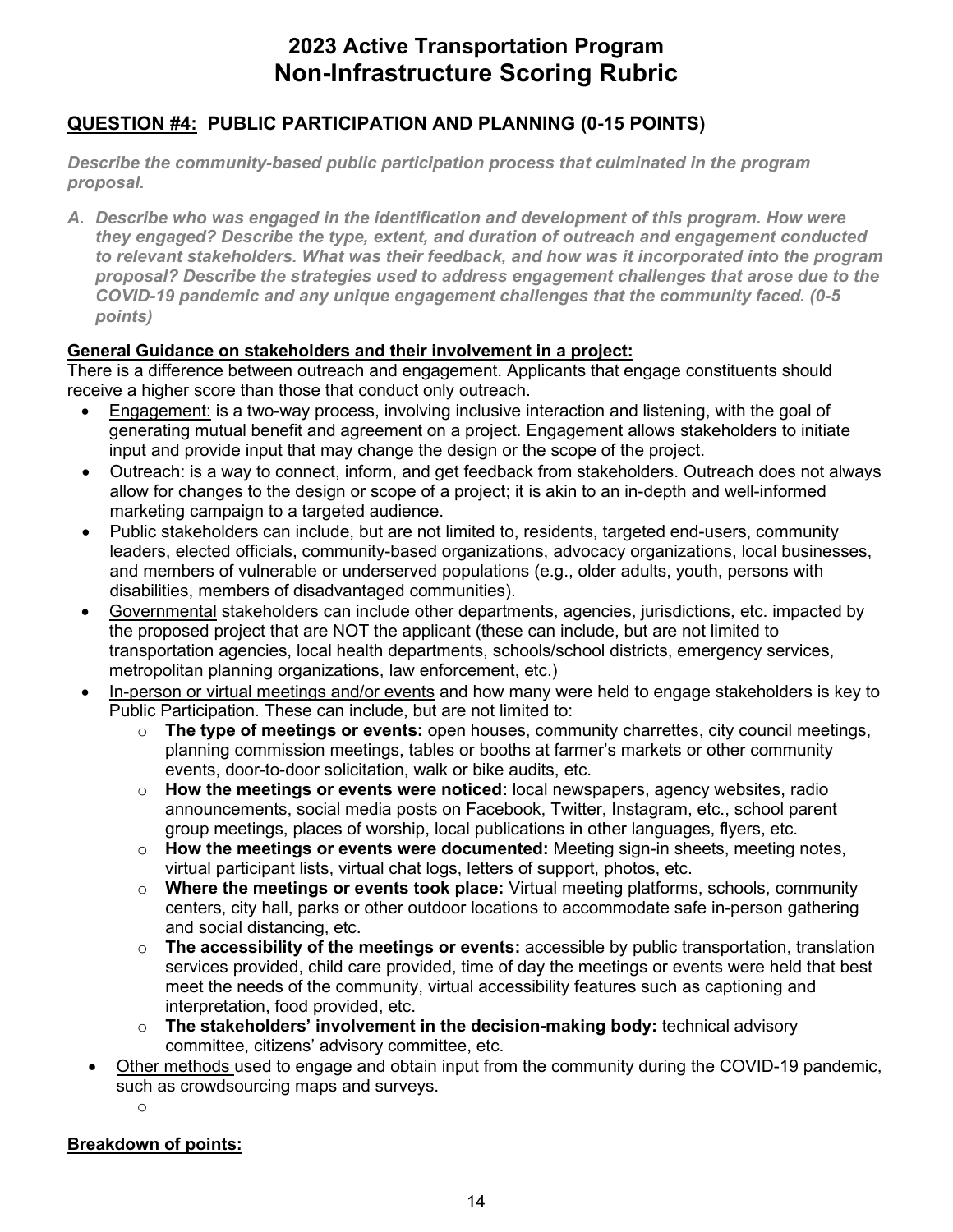- The level of expected planning for a program is **directly connected** to the **magnitude and complexity** of the proposed activities and to the impacts on the overall transportation network.
	- o Programs with larger scopes and costs should demonstrate a more extensive planning process.
- Points will be awarded based on the extent that the relevant stakeholders were engaged in the development of the program and the level of community outreach and meeting/event accessibility.
- engagement should still be appropriate for the magnitude and complexity of the non-infrastructure • Applicants have faced unprecedented community engagement challenges due to COVID-19. Evaluators should consider the strategies that applicants used to overcome these challenges and any unique challenges related to community context (e.g., lack of reliable broadband, higher levels of COVID-19 infections, etc.) when evaluating this question. However, the level of community program.

### **Special Instructions & Expectations for Evaluators:**

- websites, letters of support, public service announcements, new alternatives, or major revisions that were identified, etc. • Evaluators are to give consideration to any attachments the agency provided in connection with this subquestion, including but not limited to: any applicable meeting minutes, meeting sign-in sheet, links to
- Evaluators are to consider the extent that the relevant stakeholders were engaged in the development of the program and the level of community outreach and meeting/event accessibility in relation to the magnitude and complexity of the proposed program and the community characteristics being served and/or impacted by the program.
- • Evaluators are to consider the level to which the letters of support emphasize that the program represents the top or one of the top active transportation priorities for the community, targeted end-users, or public stakeholders.
- • Evaluators are to consider the level to which the applicant demonstrated the engagement was used to refine the program scope.
- • Evaluators are to consider the level to which the program considers both existing and future needs of the program users and the transportation system.

| <b>Points</b>     | Applicant's ability to demonstrate public participation                                                                                                                                                                                                                                                                                                                                                                                                                                    |
|-------------------|--------------------------------------------------------------------------------------------------------------------------------------------------------------------------------------------------------------------------------------------------------------------------------------------------------------------------------------------------------------------------------------------------------------------------------------------------------------------------------------------|
| 5 Points          | The applicant clearly and convincingly:<br>Demonstrates that the program scope was developed through a comprehensive public<br>$\bullet$<br>participation process which included appropriate levels of public and governmental<br>stakeholders, and the meetings and events were fully accessible and effectively<br>engaged all program stakeholders. AND<br>Gives examples of stakeholder input and how that stakeholder input was incorporated in<br>$\bullet$<br>the program proposal. |
| $3 - 4$<br>Points | The applicant generally:<br>Demonstrates that the program scope was developed through a comprehensive public<br>$\bullet$<br>participation process which included appropriate levels of public and governmental<br>stakeholders, and the meetings and events were accessible and effectively engaged<br>program stakeholders. AND<br>Explains that stakeholder input was given and how it was incorporated in the program<br>$\bullet$<br>proposal.                                        |
|                   | 15                                                                                                                                                                                                                                                                                                                                                                                                                                                                                         |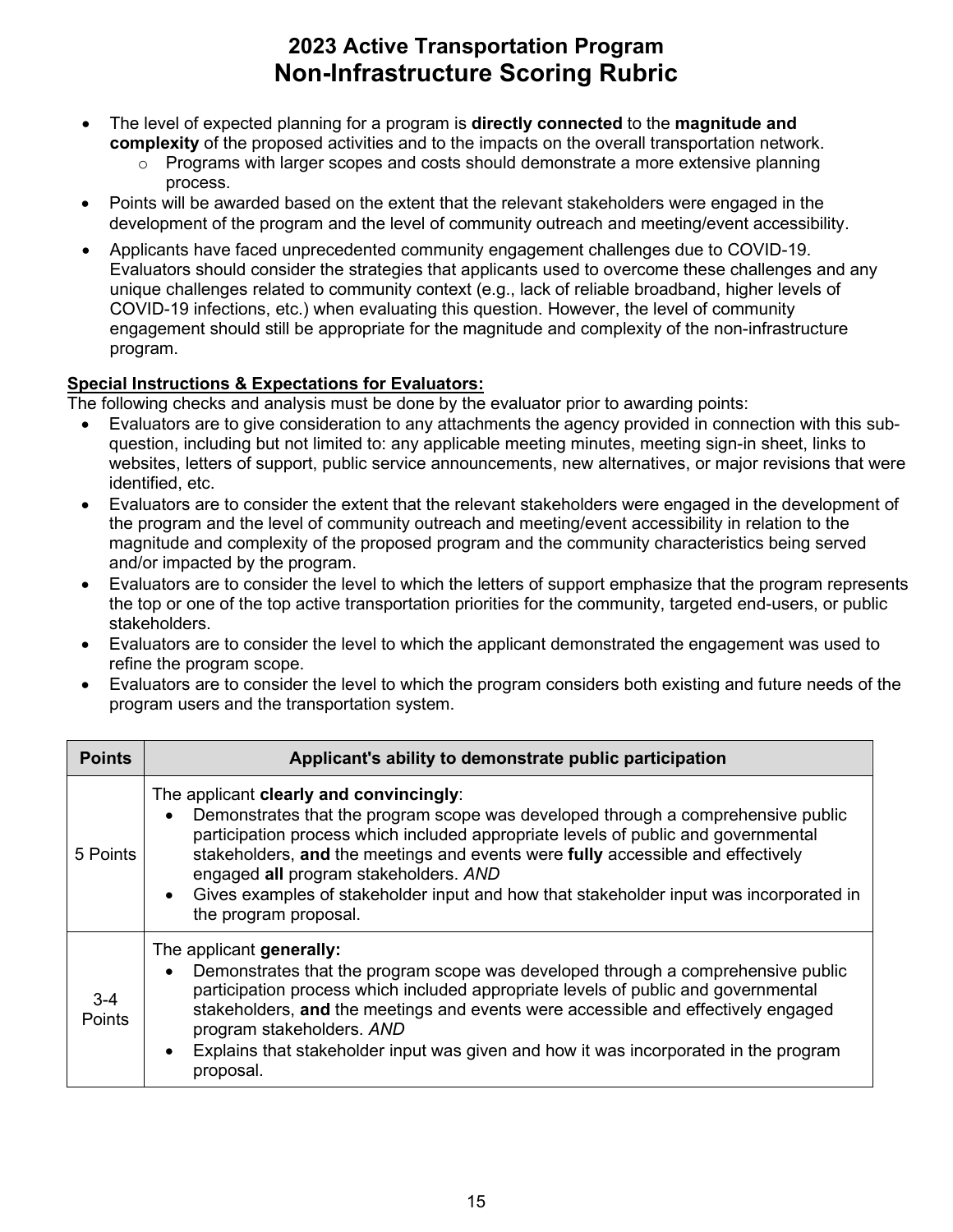| $1 - 2$<br>Points | The applicant somewhat:<br>Demonstrates that the program scope was developed through a comprehensive public<br>$\bullet$<br>participation process which included some levels of public and governmental<br>stakeholders, and/or the meetings and events were accessible and engaged program<br>stakeholders, AND<br>Explains that stakeholder input was given and how it was incorporated in the program<br>$\bullet$<br>proposal. |  |
|-------------------|------------------------------------------------------------------------------------------------------------------------------------------------------------------------------------------------------------------------------------------------------------------------------------------------------------------------------------------------------------------------------------------------------------------------------------|--|
| 0 Points          | Evaluators can award a score of zero if they believe that the application does not adequately<br>prove the program was developed through an adequate public participation process.                                                                                                                                                                                                                                                 |  |

 *B. Describe how stakeholders will continue to be engaged in the implementation of the program. organizations, public schools, law enforcement, and non-traditional partners) will be involved in implementing the program. (0-10 points) Include which agencies and stakeholder groups (e.g., public health, community-based* 

### **Special Instructions & Expectations for Evaluators:**

The following checks and analysis must be done by the evaluator prior to awarding points:

 minutes, meeting sign-in sheet, links to websites, letters of support, public service announcements, etc. • Evaluators are to give consideration to any attachments the agency provided in connection with this subquestion, including but not limited to: any applicable public outreach process/proposal/plan, meeting

| <b>Points</b>             | The applicant's ability to demonstrate that stakeholders will continue to be engaged in<br>the implementation of the program                                                                                                                                |
|---------------------------|-------------------------------------------------------------------------------------------------------------------------------------------------------------------------------------------------------------------------------------------------------------|
| $8 - 10$<br><b>Points</b> | The applicant clearly and convincingly demonstrates:<br>A process on how stakeholders will continue to be engaged AND<br>Gives specific examples of how partnering agencies or stakeholder groups (if any)<br>will be involved in implementing the program. |
| $5 - 7$<br>Points         | The applicant somewhat demonstrates:<br>A process on how stakeholders will continue to be engaged AND<br>How partnering agencies or stakeholder groups (if any) will be involved in<br>implementing the program.                                            |
| $1 - 4$<br><b>Points</b>  | The applicant minimally demonstrates:<br>A process on how stakeholders will continue to be engaged AND<br>How partnering agencies or stakeholder groups (if any) will be involved in<br>implementing the program.                                           |
| 0 Points                  | Evaluators can award a score of zero if they believe that the application <b>does not</b><br>demonstrate that stakeholders will continue to be engaged in the implementation of the<br>program.                                                             |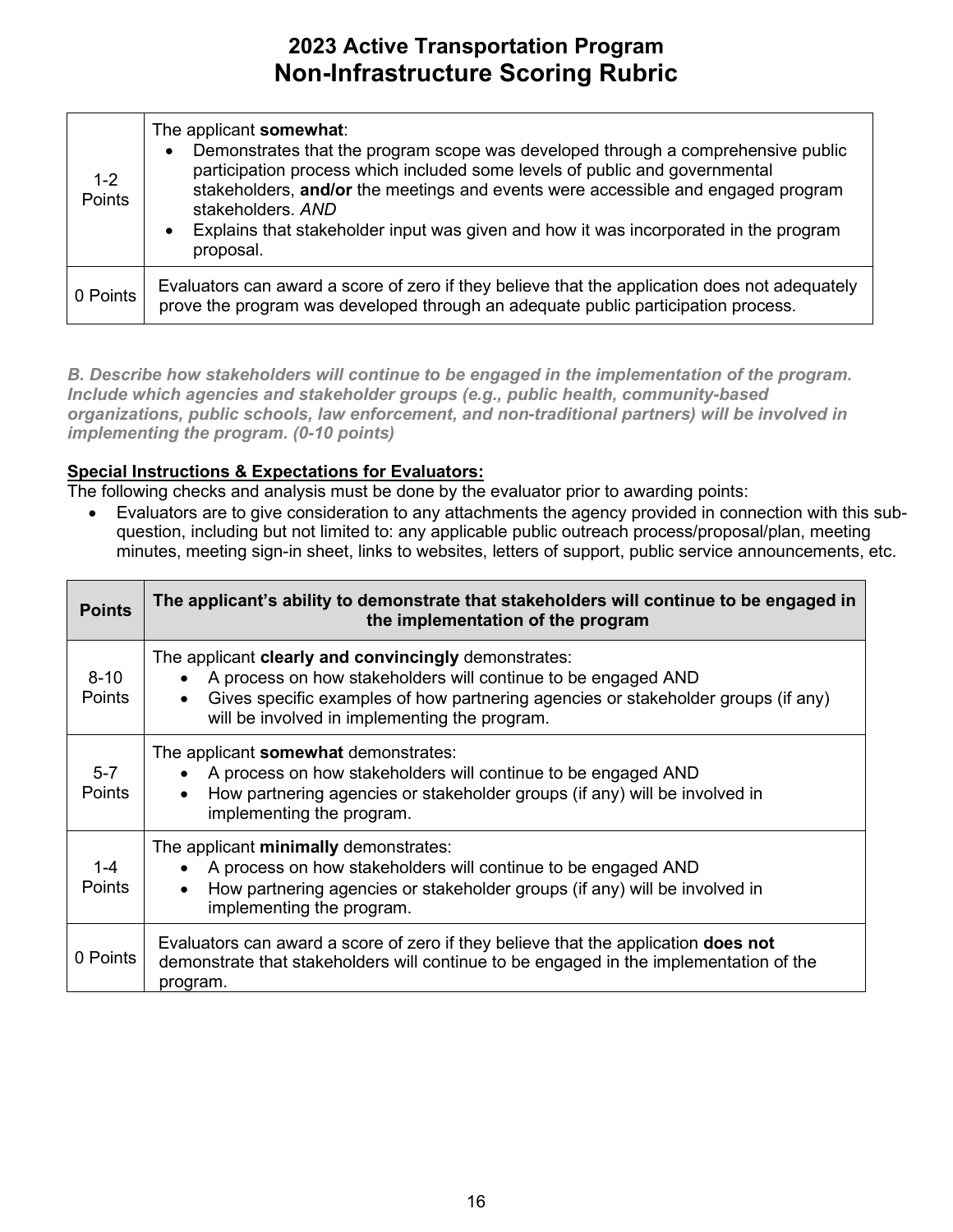### **QUESTION #5: EVALUATION AND SUSTAINABILITY (0-10 POINTS)**

*A. How will the effectiveness of the program be measured? Describe the effectiveness measures that will be evaluated (public support, mode shift, knowledge increase, safety, etc.) and the tools that will be used (such as surveys, counts, observations, etc.) to quantify the success. (0-5 points)* 

### **Special Instructions & Expectations for Evaluators:**

The following checks and analysis must be done by the evaluator prior to awarding points:

- The amount of times the program is evaluated (before, during, after).
- The tools/method can be replicated.
- The tools/methods described are realistic and doable.

| <b>Points</b> | The applicant's ability to demonstrate how program effectiveness will be<br>measured                                                                                     |
|---------------|--------------------------------------------------------------------------------------------------------------------------------------------------------------------------|
| 5 Points      | The applicant clearly and convincingly demonstrates the means by which the program<br>will be measured with details on the specific tools and methods that will be used. |
| 3-4 Points    | The applicant <b>demonstrates</b> the means by which the program will be measured with an<br>overview of the tools and methods that will be used.                        |
| 1-2 Points    | The applicant <b>somewhat</b> demonstrates the means by which the program will be<br>measured with a vague description of the tools and methods that will be used.       |
| 0 Points      | Evaluators can award a zero if the effectiveness measures are not appropriate to<br>quantify the success of the program.                                                 |

- *B. How will the program be sustained after completion? As you address this question, consider the following:* 
	- *Train the Trainer*
	- *"How-to" toolkits and guides to transfer program materials and equipment to another party (e.g., teachers, school district, parent volunteers, PTA, an after-school program, community volunteers, community organization, etc.)*
	- *Other sources of funding*

### **Special Instructions & Expectations for Evaluators:**

- The program is seen as having added lasting value to the community.
- The described sustainability plan is realistic and doable.
- Evaluators are to give consideration to any letters of support or intent from another agency, organization, or volunteers that confirm commitment to sustain the program.

| <b>Points</b> | The applicant's ability to demonstrate how the program will be sustained             |
|---------------|--------------------------------------------------------------------------------------|
| 5 Points      | The applicant clearly and convincingly identifies how the program will be sustained. |
| 3-4 Points    | The applicant somewhat identifies how the program will be sustained.                 |
| 1-2 Points    | The applicant <b>vaguely</b> identifies how the program will be sustained.           |
| 0 Points      | Evaluators can award a zero if they believe the program will not be sustained.       |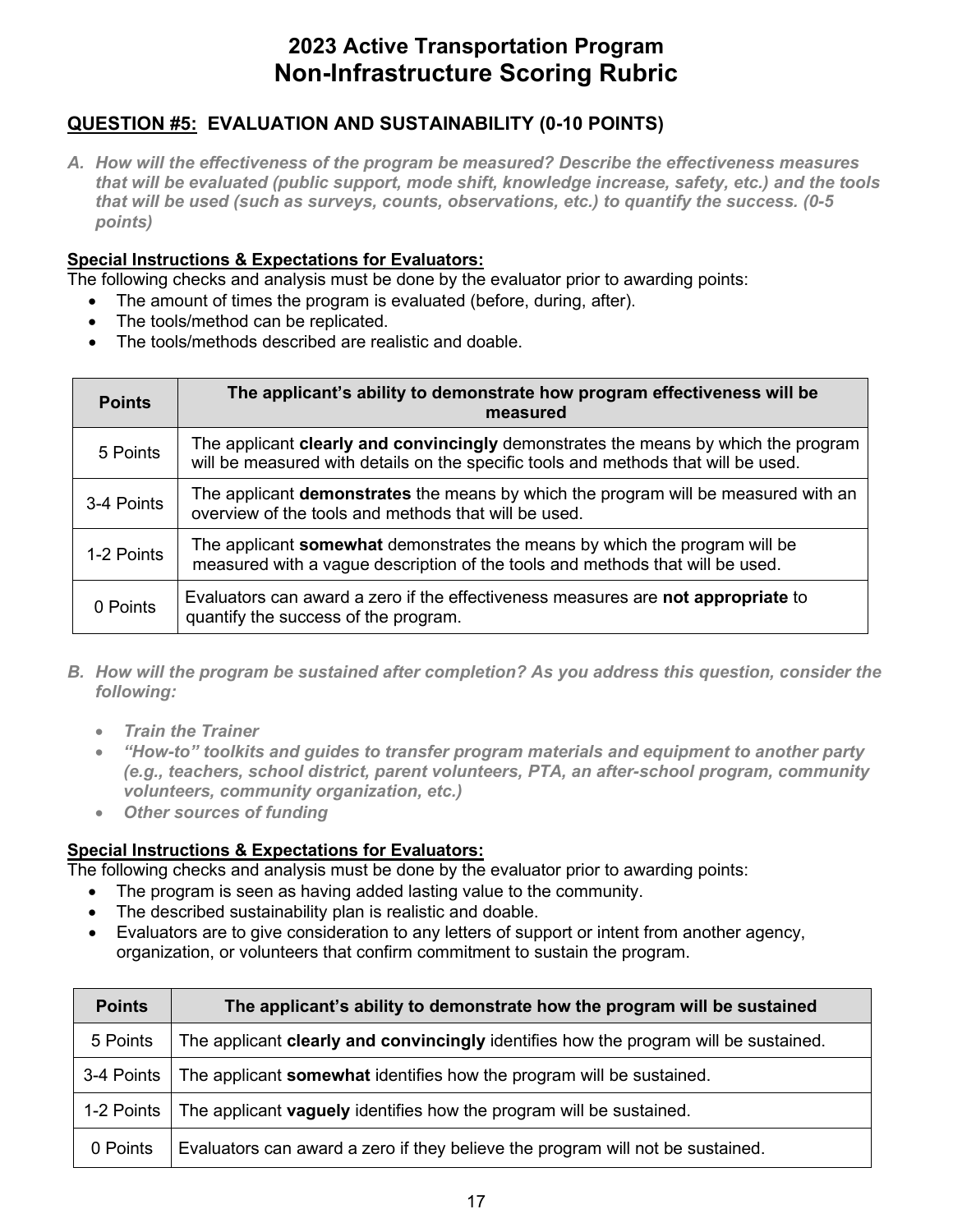### **QUESTION #6: INNOVATIVE PROGRAM ELEMENTS (0-5 Points)**

*A. Does this program propose any elements that are new to the region? AND/OR does this program utilize any recognized best practices that have been proven successful in a similar local community context? Explain why the program chose to include these elements. (5 points)* 

### **Special Instructions & Expectations for Evaluators:**

- The program elements meet the needs of a full range of stakeholders.
- The program is in harmony with the community values
- • The project exceeds the expectations of stakeholders and achieves a level of excellence in people's minds.
- The project involves the efficient and effective use of the resources (time, budget, community).

| <b>Points</b> | The applicant's ability to demonstrate innovative elements or recognized best<br>practices                                                                                                                                                                                                                                                                                                            |
|---------------|-------------------------------------------------------------------------------------------------------------------------------------------------------------------------------------------------------------------------------------------------------------------------------------------------------------------------------------------------------------------------------------------------------|
| 5 Points      | The applicant clearly and convincingly demonstrates that:<br>Innovative elements were considered and incorporated into the program to best<br>address the population the program is serving AND/OR<br>Recognized best practices were considered and included in the program<br><b>AND</b><br>Includes an explanation as to why the innovative elements or recognized best<br>practices are effective. |
| 3-4 Points    | The applicant adequately demonstrates that:<br>Innovative elements were considered and incorporated into the program to address<br>the population the program is AND/OR<br>Recognized best practices were considered and included in the program<br><b>AND</b><br>May have included an explanation as to why the innovative elements or recognized<br>best practices are effective.                   |
| 1-2 Points    | The applicant somewhat demonstrates that:<br>Innovative elements were considered and incorporated into the program to address<br>$\bullet$<br>the population the program is serving AND/OR<br>Recognized best practices were considered and included in the program<br><b>AND</b><br>Did not include an explanation as to why the innovative elements or recognized best<br>practices are effective.  |
| 0 Points      | Evaluators can award a zero if the innovative elements or recognized best practices are<br>not appropriate to the population the program is serving.                                                                                                                                                                                                                                                  |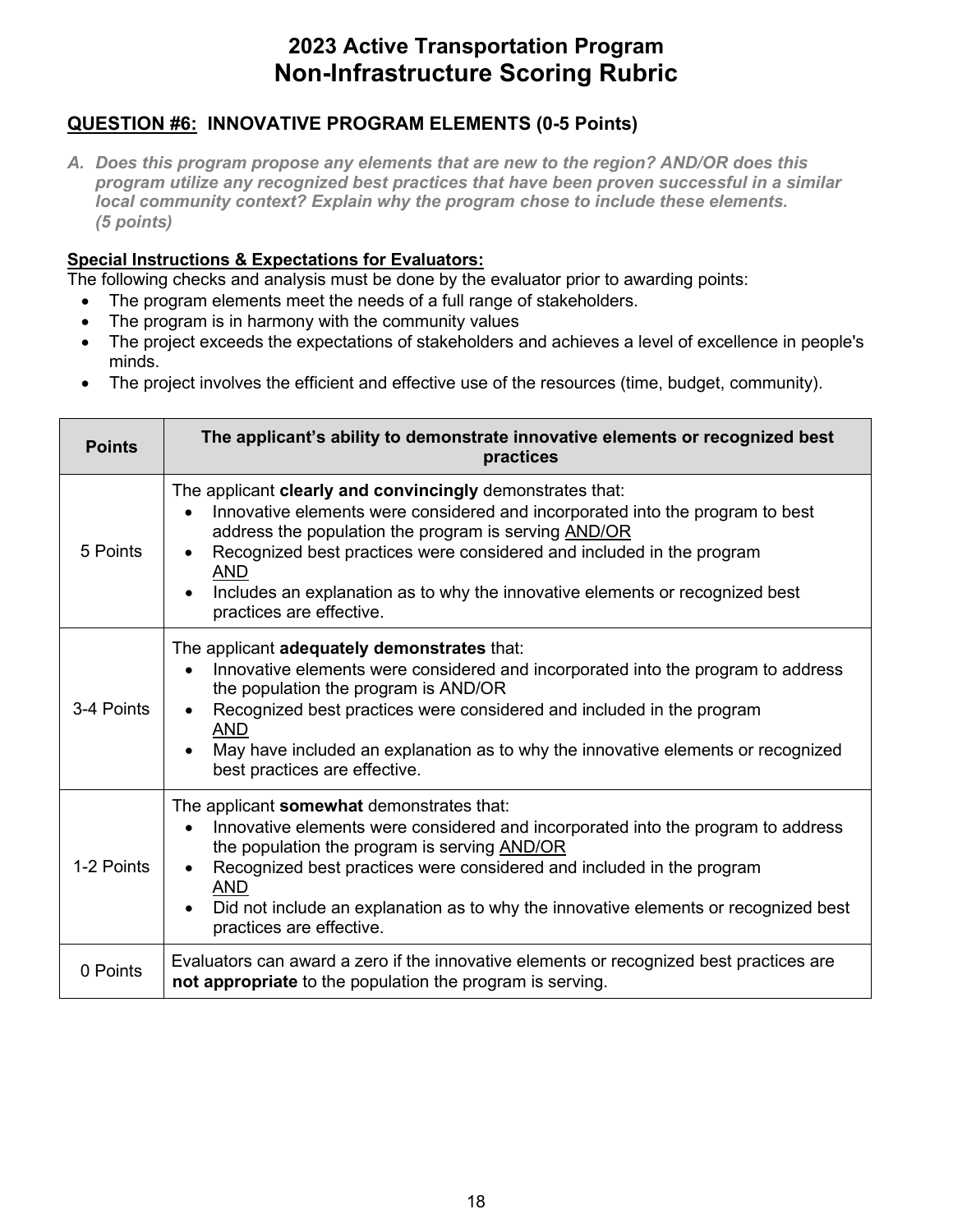### **QUESTION #7: PROGRAM SCOPE AND IMPLEMENTATION (0-10 POINTS)**

*A. Complete the 25-R. (0-10 points)* 

*Applicants are required to complete a 25-R (Non-Infrastructure Work Plan) as part of the NI application.* 

#### **Breakdown of points:**

Evaluators will consider the following:

- Completeness of Exhibit 25-R.
	- $\circ$  Is the scope clearly split into multiple tasks with multiple activities?
	- $\circ$  Are tasks/activities detailed and specific?<br>
	Folearly written descriptions
		- Clearly written descriptions
		- **Have a quantified number of activities**
		- **include a tangible deliverable**
	- $\circ$  Do safe routes to school programs coordinate with school schedules?
- Consistency of 25-R with the applicant's responses throughout the narrative of application.
	- $\circ$  Are the activities described in the narrative reflected and easily found in the 22-R?
	- $\circ$  Are established partnership commitments reflected in the 25-R, if any (i.e., public health, community-based organization, law enforcement, etc.)?
- Compliance of 25-R with the ATP Non-Infrastructure Guidance.
	- $\circ$  Are staff costs and "other costs" included per NI Guidance?
	- $\circ$  Are ATP costs and in-kind costs (if any) clearly identified?

#### **Special Instructions & Expectations for Evaluators:**

 If the applicant failed to follow all directions in filling out the 22-R, the evaluator should **not** give full points for this sub-question.

| <b>Points</b> | Evaluating the 22-R (Non-Infrastructure Work Plan): Completeness                                                                                                                                   |
|---------------|----------------------------------------------------------------------------------------------------------------------------------------------------------------------------------------------------|
| 4 Points      | The applicant submits a strong 22-R that includes a complete, clear, and organized<br>work plan with in-depth detail that outlines the various tasks and costs of the program.                     |
| 2-3 Points    | The applicant submits an average 22-R that includes a work plan with enough detail<br>and organization to outline the various tasks and costs of the program, but may be<br>unclear in some areas. |
| 1 Point       | The applicant submits a weak 22-R that includes a work plan that is poorly developed<br>and vague or unclear in outlining the various tasks of the program.                                        |
| 0 Points      | The applicant failed to provide the 22-R.                                                                                                                                                          |

| <b>Points</b> | Evaluating the 22-R (Non-Infrastructure Work Plan): Consistency                                                                                       |
|---------------|-------------------------------------------------------------------------------------------------------------------------------------------------------|
| 3 Points      | The applicant submits a <b>strong</b> 22-R that is <b>fully</b> consistent with and reflects the<br>applicant's responses throughout the application. |
| 1-2 Points    | The applicant submits an average 22-R that is mostly consistent with and reflects the<br>applicant's responses throughout the application.            |
| 0 Points      | The applicant submits a weak 22-R that is inconsistent with the applicant's responses<br>throughout the application.                                  |